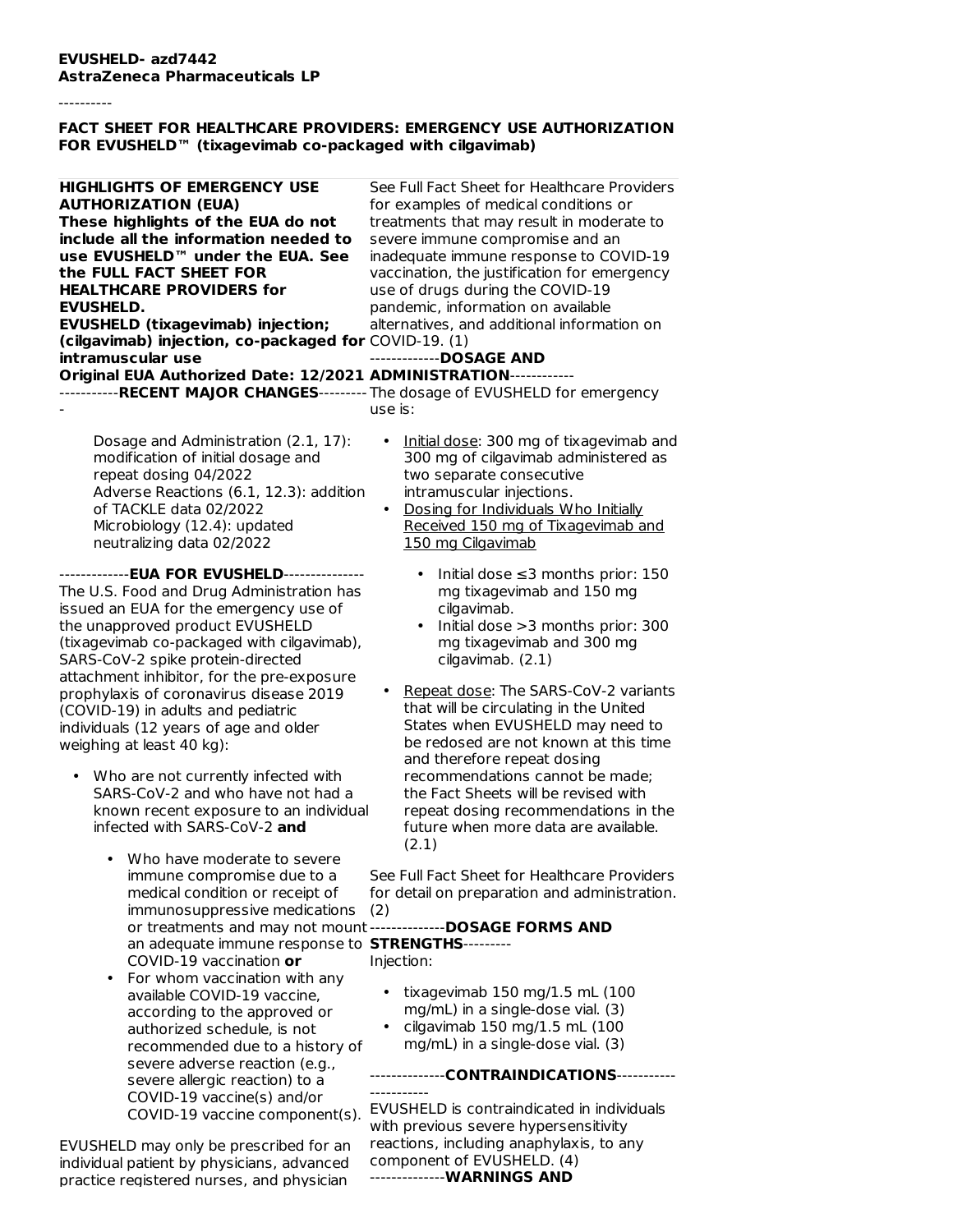assistants that are licensed or authorized under state law to prescribe drugs in the therapeutic class to which EVUSHELD belongs (i.e., anti-infectives). EVUSHELD has been authorized by FDA for the emergency use described above. EVUSHELD is not FDA-approved for any use, including use for pre-exposure prophylaxis of COVID-19. (1) EVUSHELD is authorized only for the duration of the declaration that circumstances exist justifying the authorization of the emergency use of EVUSHELD under section 564(b)(1) of the Act, 21 U.S.C. § 360bbb-3(b)(1), unless the authorization is terminated or revoked sooner.

practice registered nurses, and physician

### **LIMITATIONS OF AUTHORIZED USE**

- EVUSHELD is not authorized for use in individuals:
	- ∘ For treatment of COVID-19, or
	- ∘ For post-exposure prophylaxis of COVID-19 in individuals who have been exposed to someone infected with SARS-CoV-2.
- Pre-exposure prophylaxis with EVUSHELD is not a substitute for vaccination in individuals for whom COVID-19 vaccination is recommended. Individuals for whom COVID-19 vaccination is recommended, including individuals with moderate to severe immune compromise who may derive benefit from COVID-19 vaccination, should receive COVID-19 vaccination.
- In individuals who have received a COVID-19 vaccine, EVUSHELD should be administered at least two weeks after vaccination.

### **PRECAUTIONS**-------------

- Hypersensitivity Including Anaphylaxis: Serious hypersensitivity reactions, including anaphylaxis, have been observed with IgG1 monoclonal antibodies like EVUSHELD. If signs and symptoms of a clinically significant hypersensitivity reaction or anaphylaxis occur, immediately discontinue administration and initiate appropriate medications and/or supportive therapy. Clinically monitor individuals after injections and observe for at least 1 hour. (5.1)
- Clinically Significant Bleeding Disorders: As with any other intramuscular injection, EVUSHELD should be given with caution to individuals with thrombocytopenia or any coagulation disorder. (5.2)
- Cardiovascular Events: A higher proportion of subjects who received EVUSHELD versus placebo reported myocardial infarction and cardiac failure serious adverse events. All of the subjects with events had cardiac risk factors and/or a prior history of cardiovascular disease, and there was no clear temporal pattern. A causal relationship between EVUSHELD and these events has not been established. Consider the risks and benefits prior to initiating EVUSHELD in individuals at high risk for cardiovascular events, and advise individuals to seek immediate medical attention if they experience any signs or symptoms suggestive of a cardiovascular event. (5.3)

#### -------------**ADVERSE REACTIONS**-------------

-- Most common adverse events (all grades, incidence ≥3%) are headache, fatigue, and cough. (6.1)

**You or your designee must report all SERIOUS ADVERSE EVENTS or MEDICATION ERRORS potentially related to EVUSHELD (1) by submitting FDA Form 3500 online, (2) by downloading this form and then submitting by mail or fax, or (3) contacting the FDA at 1-800-FDA-1088 to request this form. Please also provide a copy of this form to AstraZeneca by Fax at 1-866-742- 7984 or call 1-800-236-9933. (6.4) See PATIENT AND PARENTS/CAREGIVER FACT SHEET.**

#### **TABLE OF CONTENTS\***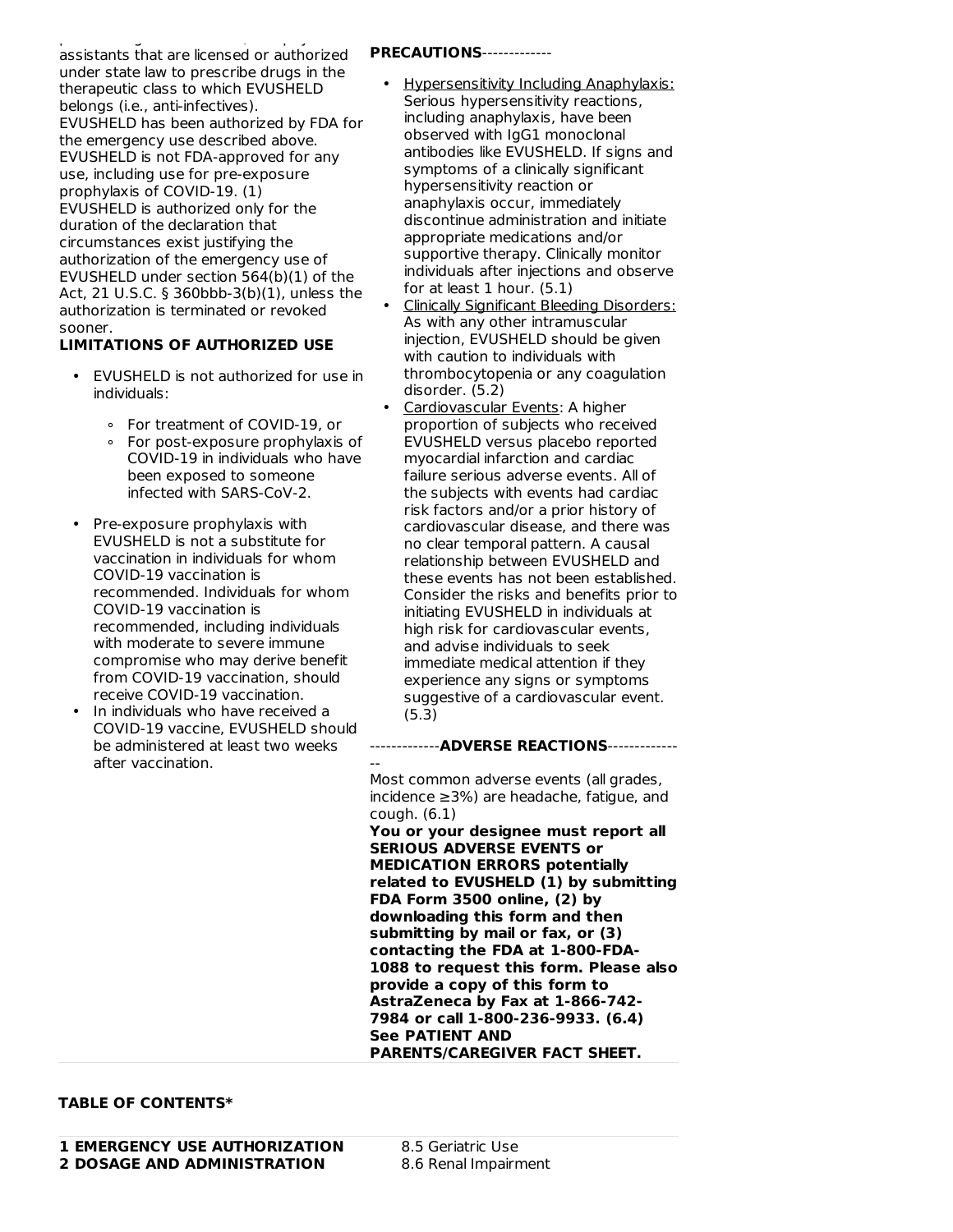2.1 Dosage for Emergency Use of EVUSHELD

2.2 Dosage Adjustment in Specific Populations

2.3 Dose Preparation and Administration

# **3 DOSAGE FORMS AND STRENGTHS 4 CONTRAINDICATIONS**

**5 WARNINGS AND PRECAUTIONS**

5.1 Hypersensitivity Including Anaphylaxis

5.2 Clinically Significant Bleeding Disorders

5.3 Cardiovascular Events

### **6 ADVERSE REACTIONS**

6.1 Adverse Reactions from Clinical Studies

6.4 Required Reporting for Serious Adverse Events and Medication Errors

# **7 DRUG INTERACTIONS**

# **8 USE IN SPECIFIC POPULATIONS**

8.1 Pregnancy

8.2 Lactation

8.4 Pediatric Use

8.7 Hepatic Impairment

- 8.8 Other Specific Populations
- **10 OVERDOSAGE**
- **11 DESCRIPTION**
- **12 CLINICAL PHARMACOLOGY**
	- 12.1 Mechanism of Action
	- 12.3 Pharmacokinetics
	- 12.4 Microbiology

# **13 NONCLINICAL TOXICOLOGY**

13.1 Carcinogenesis, Mutagenesis, Impairment of Fertility

13.2 Animal Toxicology and

Pharmacology

**14 CLINICAL STUDIES 16 HOW SUPPLIED/STORAGE AND HANDLING**

**17 PATIENT COUNSELING**

# **INFORMATION**

# **18 MANUFACTURER INFORMATION**

\*Sections or subsections omitted from the EUA are not listed

# **FULL FACT SHEET FOR HEALTHCARE PROVIDERS**

### **1 EMERGENCY USE AUTHORIZATION**

The U.S. Food and Drug Administration (FDA) has issued an Emergency Use Authorization (EUA) for the emergency use of the unapproved product EVUSHELD (tixagevimab co-packaged with cilgavimab) for the pre-exposure prophylaxis of coronavirus disease 2019 (COVID-19) in adults and pediatric individuals (12 years of age and older weighing at least 40 kg):

- Who are not currently infected with SARS-CoV-2 and who have not had a known recent exposure to an individual infected with SARS-CoV-2 **and**
	- ∘ Who have moderate to severe immune compromise due to a medical condition or receipt of immunosuppressive medications or treatments **and** may not mount an adequate immune response to COVID-19 vaccination<sup>1</sup> or
	- ∘ For whom vaccination with any available COVID-19 vaccine, according to the approved or authorized schedule, is not recommended due to a history of severe adverse reaction (e.g., severe allergic reaction) to a COVID-19 vaccine(s) and/or COVID-19 vaccine component(s).

EVUSHELD may only be prescribed for an individual patient by physicians, advanced practice registered nurses, and physician assistants that are licensed or authorized under state law to prescribe drugs in the therapeutic class to which EVUSHELD belongs (i.e., anti-infectives).

EVUSHELD has been authorized by FDA for the emergency use described above. EVUSHELD is not FDA-approved for any use, including use for pre-exposure prophylaxis of COVID-19.

EVUSHELD is authorized only for the duration of the declaration that circumstances exist justifying the authorization of the emergency use of EVUSHELD under section 564(b)(1) of the Act, 21 U.S.C. § 360bbb-3(b)(1), unless the authorization is terminated or revoked sooner.

Medical conditions or treatments that may result in moderate to severe immune compromise and an inadequate immune response to COVID-19 vaccination include but are not limited to $^1$ :

- Active treatment for solid tumor and hematologic malignancies
- Receipt of solid-organ transplant and taking immunosuppressive therapy
- Receipt of chimeric antigen receptor (CAR)-T-cell or hematopoietic stem cell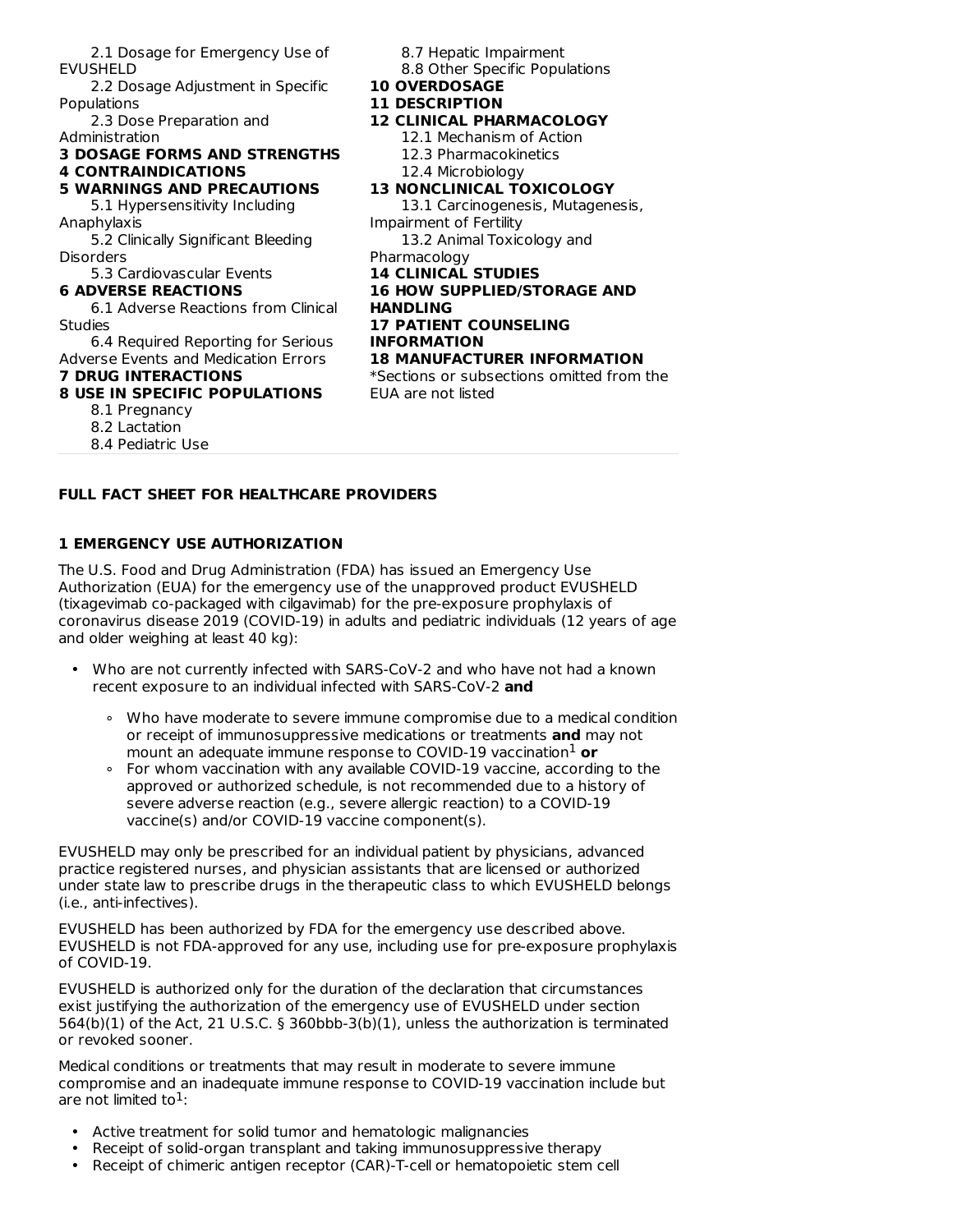transplant (within 2 years of transplantation or taking immunosuppression therapy)

- Moderate or severe primary immunodeficiency (e.g., DiGeorge syndrome, Wiskott-Aldrich syndrome)
- Advanced or untreated HIV infection (people with HIV and CD4 cell counts <200/mm<sup>3</sup>, history of an AIDS-defining illness without immune reconstitution, or clinical manifestations of symptomatic HIV)
- Active treatment with high-dose corticosteroids (i.e., ≥20 mg prednisone or equivalent per day when administered for ≥2 weeks), alkylating agents, antimetabolites, transplant-related immunosuppressive drugs, cancer chemotherapeutic agents classified as severely immunosuppressive, tumornecrosis (TNF) blockers, and other biologic agents that are immunosuppressive or immunomodulatory (e.g., B-cell depleting agents)

### **LIMITATIONS OF AUTHORIZED USE**

•

- EVUSHELD is not authorized for use in individuals:
	- ∘ For treatment of COVID-19, or
	- ∘ For post-exposure prophylaxis of COVID-19 in individuals who have been exposed to someone infected with SARS-CoV-2.
- Pre-exposure prophylaxis with EVUSHELD is not a substitute for vaccination in individuals for whom COVID-19 vaccination is recommended. Individuals for whom COVID-19 vaccination is recommended, including individuals with moderate to severe immune compromise who may derive benefit from COVID-19 vaccination, should receive COVID-19 vaccination.
- In individuals who have received a COVID-19 vaccine, EVUSHELD should be administered at least two weeks after vaccination.

### Justification for Emergency Use of Drugs During the COVID-19 Pandemic

There is currently an outbreak of COVID-19 caused by SARS-CoV-2, a novel coronavirus. The Secretary of HHS has declared that:

- A public health emergency related to COVID-19 has existed since January 27, 2020.
- Circumstances exist justifying the authorization of emergency use of drugs and biological products during the COVID-19 pandemic (March 27, 2020 declaration).

An EUA is a FDA authorization for the emergency use of an unapproved product or unapproved use of an approved product (i.e., drug, biological product, or device) in the United States under certain circumstances including, but not limited to, when the Secretary of HHS declares that there is a public health emergency that affects the national security or the health and security of United States citizens living abroad, and that involves biological agent(s) or a disease or condition that may be attributable to such agent(s). Criteria for issuing an EUA include:

- The biological agent(s) can cause a serious or life-threatening disease or condition;
- Based on the totality of the available scientific evidence (including data from adequate and well-controlled clinical trials, if available), it is reasonable to believe that
	- ∘ The product may be effective in diagnosing, treating, or preventing the serious or life-threatening disease or condition; and
	- ∘ The known and potential benefits of the product when used to diagnose, prevent, or treat such disease or condition - outweigh the known and potential risks of the product, taking into consideration the material threat posed by the biological agent(s);
- There is no adequate, approved, and available alternative to the product for diagnosing, preventing, or treating the serious or life-threatening disease or condition.

### Information Regarding Available Alternatives for the EUA Authorized Use

There are no adequate, approved and available alternatives to EVUSHELD for the preexposure prophylaxis of COVID-19 in individuals who may not mount an adequate immune response to COVID-19 vaccination or for whom COVID-19 vaccination is not recommended due to a history of severe adverse reaction to a COVID-19 vaccine or its components.

For information on clinical studies of EVUSHELD and other therapies for the prophylaxis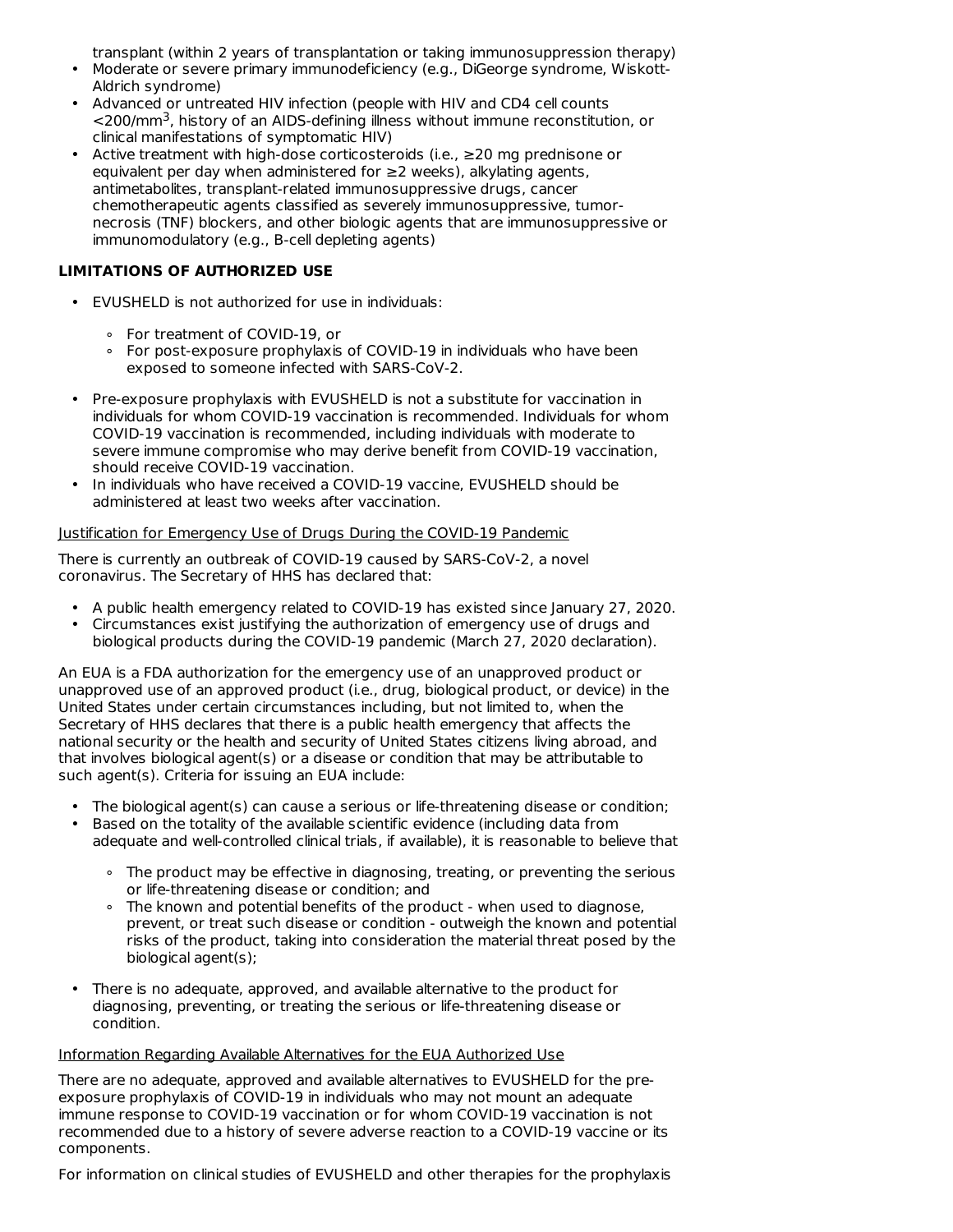of COVID-19, see www.clinicaltrials.gov.

1 For additional information please see https://www.cdc.gov/vaccines/covid-19/clinicalconsiderations/covid-19-vaccines-us.html.Healthcare providers should consider the benefit-risk for an individual patient.

# **2 DOSAGE AND ADMINISTRATION**

### **2.1 Dosage for Emergency Use of EVUSHELD**

### Initial Dosing

Due to decreased neutralization activity of EVUSHELD against the Omicron subvariants BA.1 and BA.1.1 (BA.1+R346K), the initial dosage of EVUSHELD in adults and pediatric individuals (12 years of age and older weighing at least 40 kg) is **300 mg of tixagevimab and 300 mg of cilgavimab** administered as two separate consecutive intramuscular (IM) injections [see Clinical Pharmacology (12.3)]. Refer to Table 1 below.

Dosing for Individuals Who Initially Received 150 mg of Tixagevimab and 150 mg of Cilgavimab

Individuals who have already received the previously authorized initial dose (150 mg of tixagevimab and 150 mg of cilgavimab) **should receive an additional EVUSHELD dose as soon as possible, with the dose based on the following criteria:**

- If the patient received their initial dose  $\leq$  3 months ago, the patient should receive a dose of 150 mg of tixagevimab and 150 mg of cilgavimab, refer to Table 2 below.
- If the patient received their initial dose  $> 3$  months ago, the patient should receive a dose of 300 mg of tixagevimab and 300 mg of cilgavimab, refer to Table 1 below.

### Repeat Dosing

EVUSHELD has only been studied in single-dose studies. There are no safety and efficacy data available with repeat dosing. Longer term data from the study PROVENT indicated that EVUSHELD may be effective for pre-exposure prophylaxis for 6 months post-administration for pre-Omicron SARS-CoV-2 variants [see Clinical Studies (14)]. However, the neutralization activity of EVUSHELD against the Omicron subvariants (BA.1, and BA.1.1 [BA.1+R346K]) versus the reference strain decreases 12- to 424-fold [see Microbiology (12.4)], and consequently the duration of protection is not known and is likely reduced. Conversely, the neutralization activity of EVUSHELD against the Omicron BA.2 subvariant versus the reference strain is minimally impacted [see Microbiology (12.4)].

Because it is unclear which SARS-CoV-2 variant or Omicron subvariant will become dominant in the United States over the next few months, **the recommended timing for repeat dosing cannot be provided at this time.** The Fact Sheets will be revised with repeat dosing recommendations in the near future when more data are available to determine the appropriate timing of redosing (e.g., a repeat dose with 150 mg of tixagevimab and 150 mg of cilgavimab 3 months or 6 months after the prior dose). Any repeat dosing will be timed from the date of the most recent EVUSHELD dose.

To access the most recent EVUSHELD Fact Sheets, please visit http://www.evusheld.com or scan the QR code:



The recommendations for dosing are based on the totality of the scientific evidence including clinical pharmacology data, antiviral activity data, and clinical trial data [see Clinical Pharmacology (12.3), Microbiology (12.4), and Clinical Studies (14)]. EVUSHELD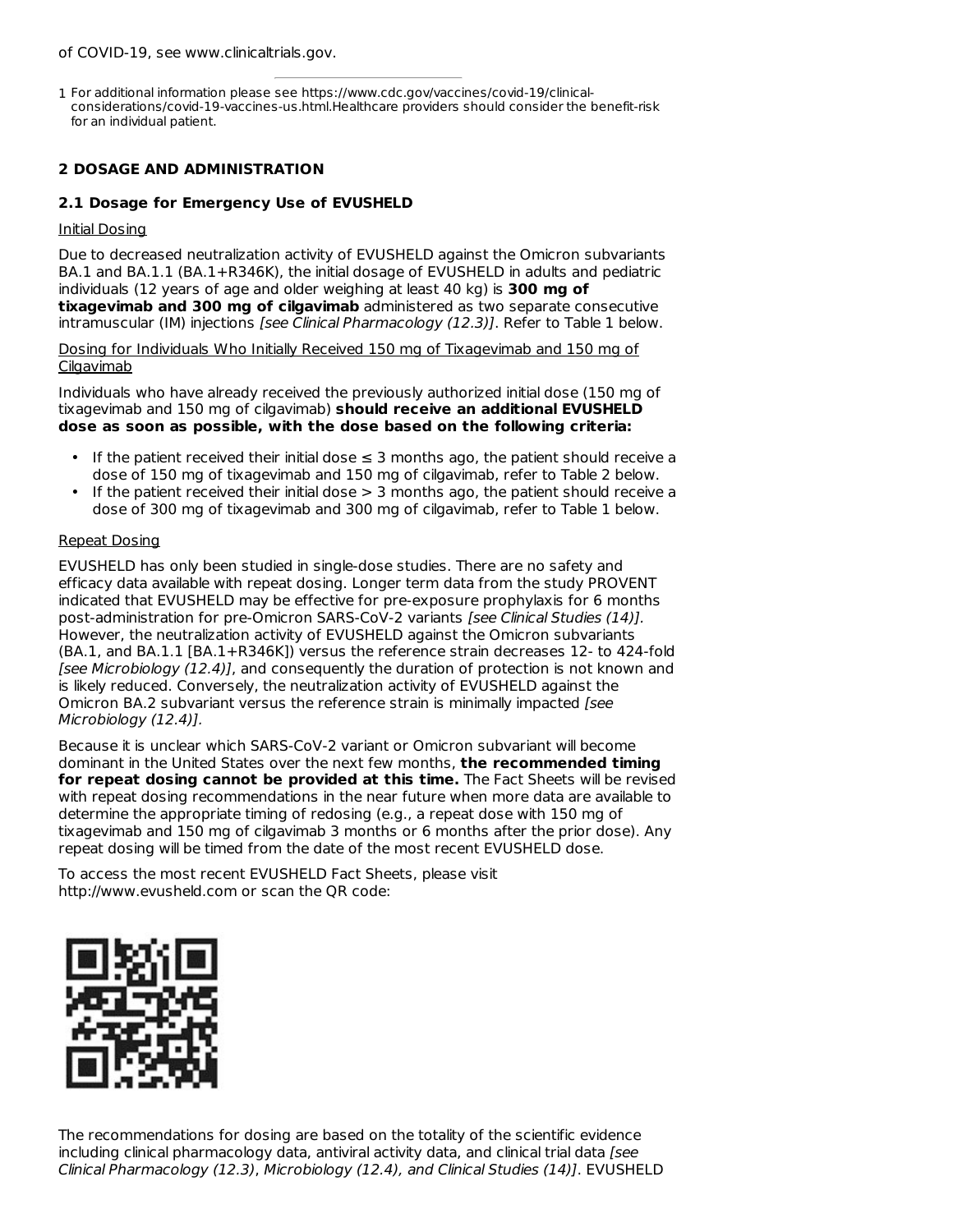has only been studied for the prophylaxis of COVID-19 at the EVUSHELD (150 mg of tixagevimab and 150 mg of cilgavimab) dose. There are no data available in a prophylaxis setting for the EVUSHELD (300 mg of tixagevimab and 300 mg of cilgavimab) dose. The clinical safety of the EVUSHELD (300 mg of tixagevimab and 300 mg of cilgavimab) dose is supported by safety data from a treatment study in subjects with mild to moderate COVID-19 [see Adverse Reactions (6.1)].

# **2.2 Dosage Adjustment in Specific Populations**

No dosage adjustment is recommended in pregnant or lactating individuals, in geriatrics, and in individuals with renal impairment [see Use in Specific Populations (8)].

# **2.3 Dose Preparation and Administration**

Each EVUSHELD carton contains two vials; one of each antibody. Each vial contains an overfill to allow the withdrawal of 150 mg (1.5 mL).

**Table 1 Initial Dosage of 300 mg of Tixagevimab and 300 mg of Cilgavimab**

| <b>EVUSHELD*</b>                              | <b>Antibody dose</b>  | <b>Number of vials</b><br>needed | <b>Volume to</b><br>withdraw from<br>via(s) |
|-----------------------------------------------|-----------------------|----------------------------------|---------------------------------------------|
| (tixagevimab co-packaged)<br>with cilgavimab) | tixagevimab<br>300 mg | 2 vials                          | 3 mL                                        |
|                                               | cilgavimab<br>300 mg  | 2 vials                          | 3 mL                                        |

\* 300 mg of tixagevimab and 300 mg of cilgavimab are to be administered as separate, consecutive intramuscular injections

# **Table 2Dosage of 150 mg of Tixagevimab and 150 mg of Cilgavimab**

| <b>EVUSHELD*</b>                              | <b>Antibody dose</b>    | <b>Number of vials</b><br>needed | <b>Volume to</b><br>withdraw from<br>via(s) |
|-----------------------------------------------|-------------------------|----------------------------------|---------------------------------------------|
| (tixagevimab co-packaged)<br>with cilgavimab) | tixagevimab<br>$150$ mg | 1 vial                           | $1.5$ mL                                    |
|                                               | cilgavimab<br>150 mg    | 1 vial                           | $1.5$ mL                                    |

 $\ast$  150 mg of tixagevimab and 150 mg of cilgavimab are to be administered as separate, consecutive intramuscular injections

# **Preparation**

- Tixagevimab and cilgavimab must be prepared by a qualified healthcare provider.
- Tixagevimab and cilgavimab are each supplied in individual single-dose vials. Do not shake the vials.
- Visually inspect the vials for particulate matter and discoloration. Tixagevimab and cilgavimab are clear to opalescent, colorless to slightly yellow solutions. Discard the vials if the solution is cloudy, discolored or visible particles are observed.
- Administer EVUSHELD as TWO separate, consecutive intramuscular (IM) injections, 1 injection of tixagevimab and 1 injection of cilgavimab.
- Withdraw the appropriate amount of tixagevimab solution and the appropriate amount of cilgavimab solution into TWO separate syringes (see Table 1 and Table 2). Discard unused portion in vials.
- This product is preservative-free and therefore, the prepared syringes should be administered immediately. If immediate administration is not possible, and the prepared tixagevimab and cilgavimab syringes need to be stored, the total time from vial puncture to administration must not exceed 4 hours:
	- ∘ in a refrigerator at 2ºC to 8ºC (36ºF to 46ºF), or
	- ∘ at room temperature up to 25ºC (77ºF).

# **Administration**

- Tixagevimab and cilgavimab must be administered by a qualified healthcare provider.
- Administer the two components of EVUSHELD consecutively.
- Administer the IM injections at different injection sites, preferably one in each of the gluteal muscles, one after the other.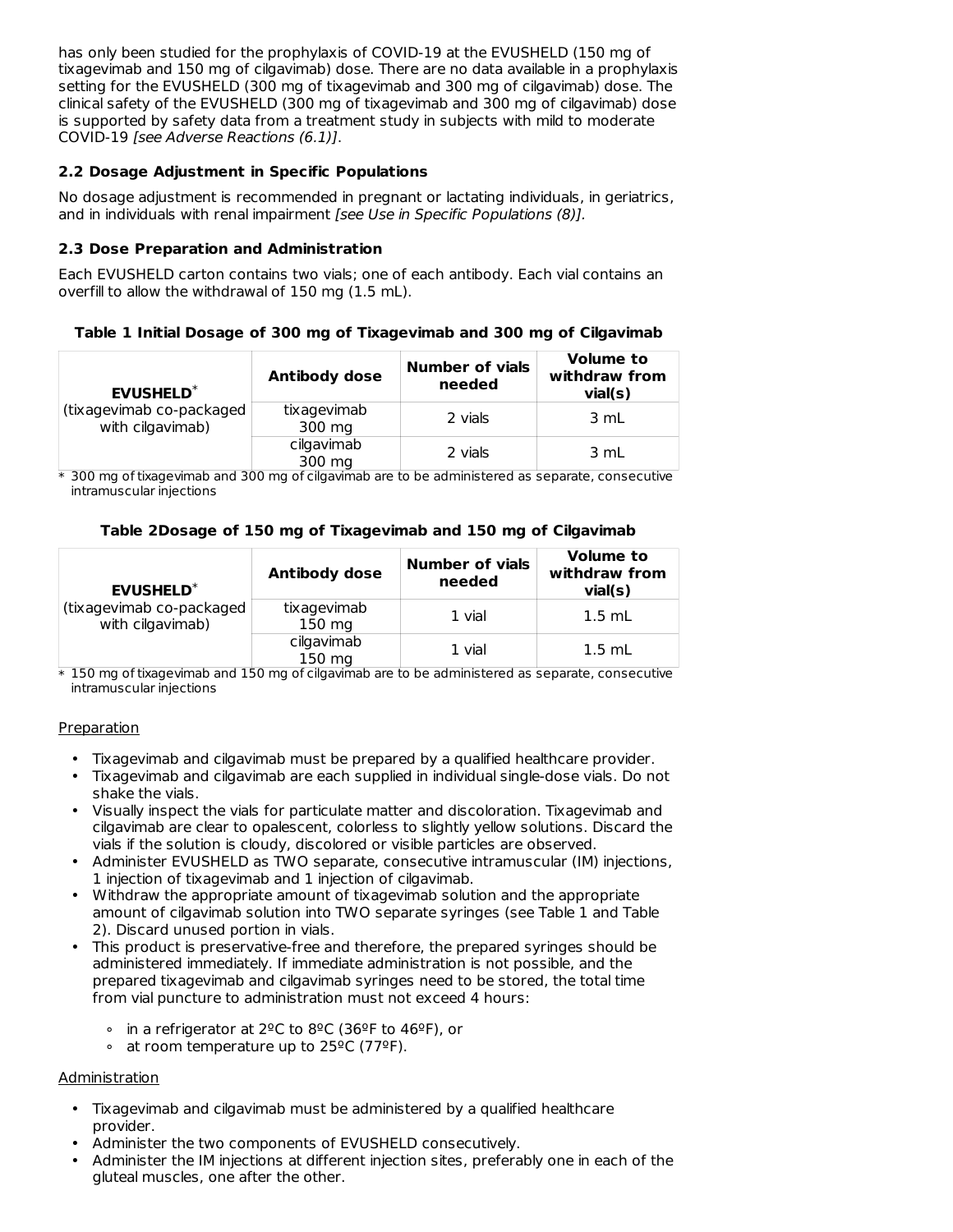- ∘ For the 300 mg tixagevimab and 300 mg cilgavimab dose, ensure that the administration sites are appropriate for the volume (3 mL per injection).
- Clinically monitor individuals after injections and observe for at least 1 hour [see Warnings and Precautions (5.1)].

### **3 DOSAGE FORMS AND STRENGTHS**

EVUSHELD is available as an individual single-dose vial of tixagevimab as a clear to opalescent, colorless to slightly yellow solution co-packaged with an individual singledose vial of cilgavimab as a clear to opalescent, colorless to slightly yellow solution as:

- Injection: 150 mg/1.5 mL (100 mg/mL) of tixagevimab
- Injection: 150 mg/1.5 mL (100 mg/mL) of cilgavimab

### **4 CONTRAINDICATIONS**

EVUSHELD is contraindicated in individuals with previous severe hypersensitivity reactions, including anaphylaxis, to any component of EVUSHELD [see Warnings and Precautions (5.1)].

### **5 WARNINGS AND PRECAUTIONS**

There are limited clinical data available for EVUSHELD. Serious and unexpected adverse events may occur that have not been previously reported with EVUSHELD use.

### **5.1 Hypersensitivity Including Anaphylaxis**

Serious hypersensitivity reactions, including anaphylaxis, have been observed with Human immunoglobulin G1 (IgG1) monoclonal antibodies like EVUSHELD [see Adverse Reactions (6.1)]. If signs and symptoms of a clinically significant hypersensitivity reaction or anaphylaxis occur while taking EVUSHELD, immediately discontinue administration and initiate appropriate medications and/or supportive care. Clinically monitor individuals after injections and observe for at least 1 hour.

### **5.2 Clinically Significant Bleeding Disorders**

As with any other intramuscular injection, EVUSHELD should be given with caution to individuals with thrombocytopenia or any coagulation disorder.

### **5.3 Cardiovascular Events**

In PROVENT there was a higher rate of cardiovascular serious adverse events (SAEs), including myocardial infarction (one fatal SAE) and cardiac failure, in subjects who received EVUSHELD compared to placebo [see Adverse Reactions (6.1)]. All subjects who experienced cardiac SAEs had cardiac risk factors and/or a prior history of cardiovascular disease, and there was no clear temporal pattern. A causal relationship between EVUSHELD and these events has not been established. There was no signal for cardiac toxicity or thrombotic events identified in the nonclinical studies.

Consider the risks and benefits prior to initiating EVUSHELD in individuals at high risk for cardiovascular events, and advise individuals to seek immediate medical attention if they experience any signs or symptoms suggestive of a cardiovascular event.

### **6 ADVERSE REACTIONS**

### **6.1 Adverse Reactions from Clinical Studies**

The following adverse events have been observed in the clinical studies of EVUSHELD that supported the EUA. The adverse event rates observed in these clinical studies cannot be directly compared to rates in the clinical studies of other products and may not reflect the rates observed in clinical practice. Additional adverse events associated with EVUSHELD may become apparent with more widespread use.

Approximately 4,220 subjects have been exposed to EVUSHELD (150 mg of tixagevimab and 150 mg of cilgavimab) in two ongoing Phase III trials, PROVENT and STORM CHASER, for the prophylaxis of COVID-19. The primary safety analysis was based on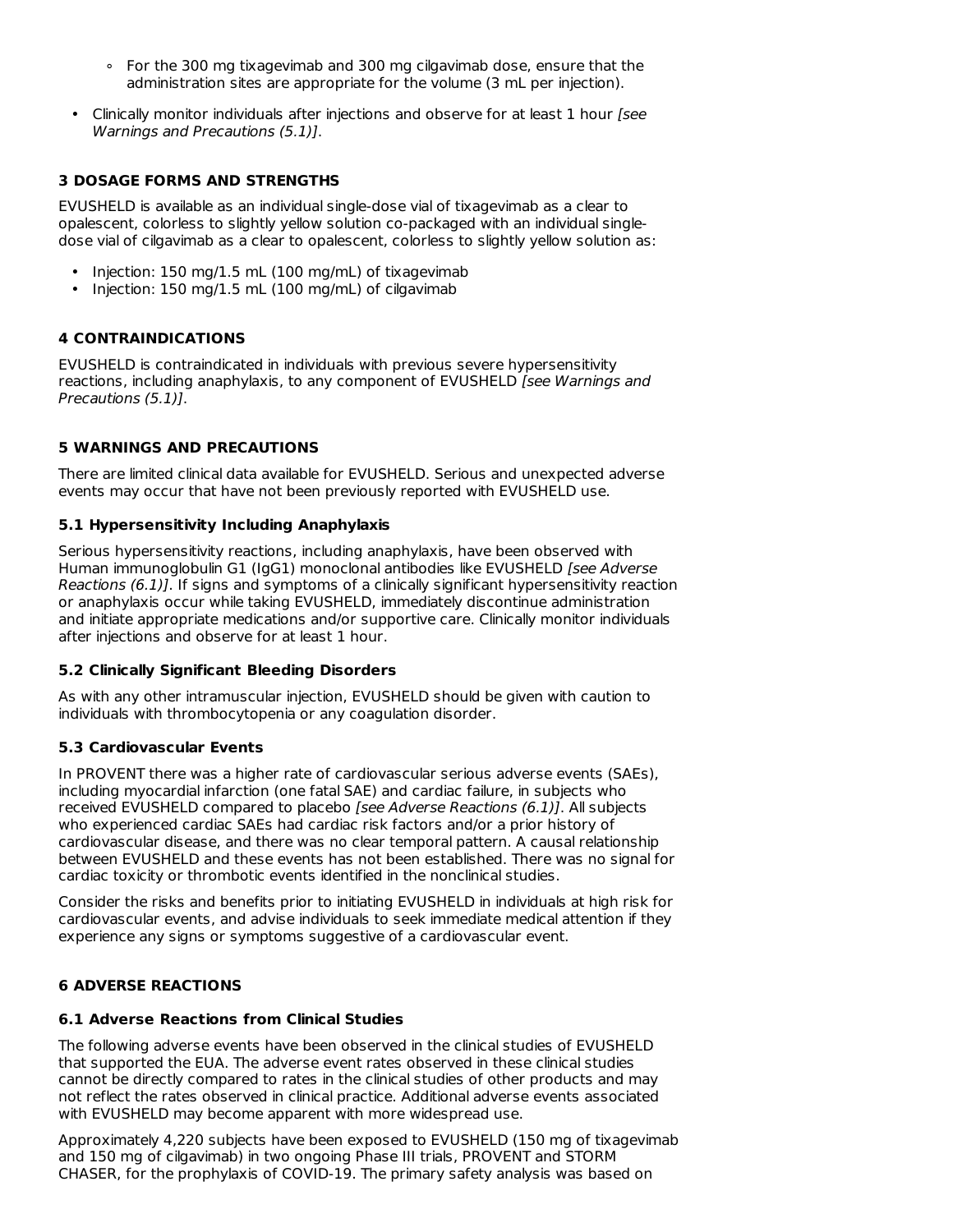data through to event driven efficacy data cut-offs, such that individual subjects had variable follow-up times [see Clinical Studies (14)], with a median (range) of follow-up of 83 days (3-166 days) for PROVENT and 49 days (5-115 days) for STORM CHASER. An additional data cut-off was conducted to provide updated analyses with a median (range) of follow-up of 6.5 months (3-282 days) for PROVENT and approximately 6 months (5-249 days) for STORM CHASER. The median and range of follow-up times were similar between EVUSHELD and placebo recipients in each trial.

Four hundred and fifty two (452) non-hospitalized subjects (with the exception of those hospitalized for isolation purposes) with mild to moderate COVID-19 have been exposed to EVUSHELD (300 mg of tixagevimab and 300 mg of cilgavimab) in one ongoing Phase III clinical trial, TACKLE. The median (range) duration of follow-up was 84 days (1-183 days). EVUSHELD is not authorized for treatment of COVID-19 [see Limitations of Authorized Use (1)].

In all studies, adults received EVUSHELD administered as two separate, consecutive IM injections of tixagevimab and cilgavimab or placebo [see Clinical Studies (14)].

### PROVENT (EVUSHELD [150 mg of tixagevimab and 150 mg of cilgavimab])

PROVENT enrolled adults ≥18 years of age who were either ≥60 years of age, had prespecified co-morbidities [see Clinical Studies (14)], or were at increased risk of SARS-CoV-2 infection due to their living situation or occupation. Subjects could not have previously received a COVID-19 vaccine or have known prior or current SARS-CoV-2 infection. Subjects received a single dose of EVUSHELD (N= 3,461) or placebo (N= 1,736).

Adverse events were reported in 1,221 (35%) subjects receiving EVUSHELD and 593 (34%) receiving placebo. SAEs were reported in 50 (1%) subjects receiving EVUSHELD and 23 (1%) receiving placebo. There was 1 adverse event reported as anaphylaxis among subjects who received EVUSHELD. The event began within minutes of EVUSHELD administration and was treated with epinephrine. The event resolved.

Of the reported adverse events ( $N= 4,507$ ), the majority were mild (73%) or moderate (24%) in severity. All adverse events, occurring in at least 1% of subjects, were reported at similar incidence rates among subjects receiving EVUSHELD compared to those receiving placebo (difference <1%). The most common treatment-emergent adverse events, occurring in at least 3% of subjects receiving EVUSHELD or placebo are shown in Table 3.

#### **Table 3 Adverse Events (All Grades) Regardless of Causality Occurring in at Least 3% of Subjects Receiving EVUSHELD or Placebo in Primary Safety Analysis**

|          | <b>EVUSHELD</b> | <b>Placebo</b> |
|----------|-----------------|----------------|
|          | $N = 3.461$     | $N = 1,736$    |
| Headache | 6%              | 5%             |
| Fatigue  | 4%              | 3%             |
| Cough    | 3%              | 3%             |

At the additional data cut-off (median follow-up 6.5 months), the overall adverse event profile for subjects who received EVUSHELD remained similar to events displayed in Table 3.

### Cardiac Serious Adverse Events

Through the additional data cut-off in PROVENT, a higher proportion of subjects who received EVUSHELD versus placebo in PROVENT reported myocardial infarction SAEs, one of which resulted in death, and cardiac failure SAEs (see Table 4 below). All subjects who experienced cardiac SAEs had cardiac risk factors and/or a prior history of cardiovascular disease at baseline. There was no clear temporal pattern, with events reported from several hours after EVUSHELD receipt through the end of the follow-up period.

### **Table 4 Cardiac SAEs Regardless of Causality in PROVENT with Onset Prior to Day 183 Using the Median 6-Month Data Cut-off Date**

|                                            | <b>EVUSHELD</b><br>N= 3.461 | Placebo<br>$N = 1.736$ |
|--------------------------------------------|-----------------------------|------------------------|
| Subjects with any cardiac SAE <sup>*</sup> | 22 (0.6%)                   | $3(0.2\%)$             |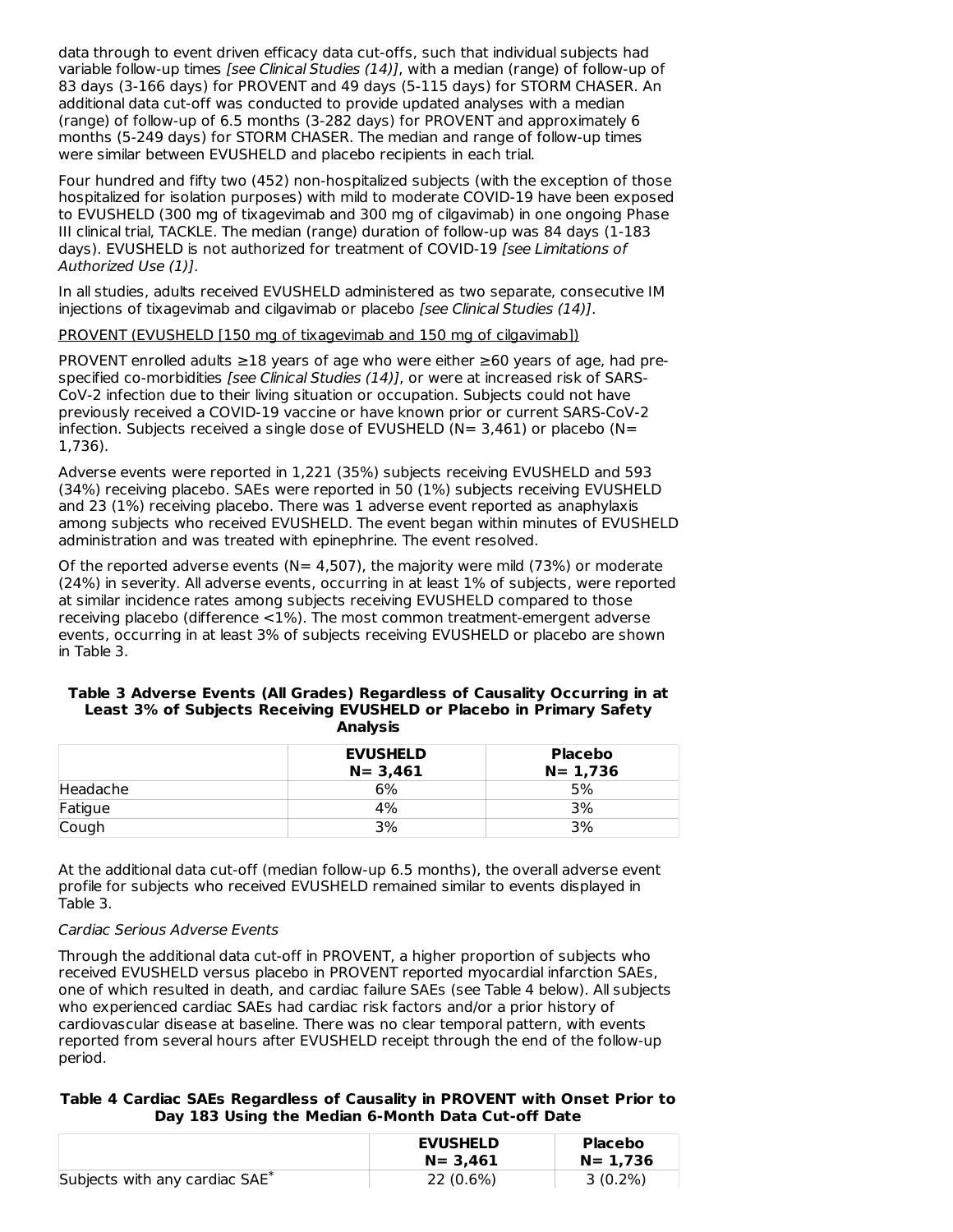| SAEs related to coronary artery<br>disease or myocardial ischemia <sup>t</sup> | 10 (0.3%)  | $2(0.1\%)$ |
|--------------------------------------------------------------------------------|------------|------------|
| Myocardial infarctions <sup>‡</sup>                                            | $8(0.2\%)$ | $1(0.1\%)$ |
| SAEs related to cardiac failure <sup>§</sup>                                   | $6(0.2\%)$ | $1(0.1\%)$ |
| SAEs related to an arrhythmia <sup>1</sup>                                     | $4(0.1\%)$ | $1(0.1\%)$ |
| Other (cardiomegaly, cardiomyopathy,<br>and cardio-respiratory arrest)         | $3(0.1\%)$ | O          |

\* One EVUSHELD recipient and one placebo recipient had two cardiac SAEs each.

† Includes the preferred terms angina pectoris, coronary artery disease, arteriosclerosis, troponin increased, acute myocardial infarction, and myocardial infarction.

‡ Includes the preferred terms acute myocardial infarction, myocardial infarction, and troponin increased (with a discharge diagnosis of myocardial infarction).

§ Includes the preferred terms cardiac failure congestive, acute left ventricular failure, cardiac failure, and cardiac failure acute.

¶ Includes the preferred terms atrial fibrillation, arrhythmia, paroxysmal atrioventricular block, and heart rate irregular.

### STORM CHASER (EVUSHELD [150 mg tixagevimab and 150 mg cilgavimab])

STORM CHASER enrolled adults ≥18 years of age following potential exposure (within 8 days) to an identified individual with a laboratory-confirmed SARS-CoV-2 infection (symptomatic or asymptomatic). Subjects could not have previously received a COVID-19 vaccine, have symptoms consistent with COVID-19, or have a known prior SARS-CoV-2 infection. Subjects received a single dose of EVUSHELD (N= 749) or placebo (N= 372).

Adverse events were reported in 162 (22%) subjects receiving EVUSHELD and 111 (30%) receiving placebo. SAEs were reported in 5 (<1%) subjects receiving EVUSHELD and 3  $\langle$  <1%) receiving placebo. Of the reported adverse events (N= 777), the majority were mild (75%) or moderate (23%) in severity.

At the additional data cut-off (median follow-up approximately 6 months), the overall adverse event profile for subjects who received EVUSHELD remained similar to earlier results. EVUSHELD is not authorized for post-exposure prophylaxis of COVID-19 in individuals who have been exposed to someone infected with SARS-CoV-2 [see Emergency Use Authorization (1)].

### Cardiac Serious Adverse Events

In STORM CHASER (N= 1,121) no cardiac SAEs were reported (median follow-up approximately 6 months). Compared to PROVENT, the subjects in STORM CHASER were younger (median age 48 versus 57 years) and had fewer baseline cardiac risk factors (24% versus 36% with hypertension, 11% versus 14% with diabetes, and 3% versus 8% with cardiovascular disease in STORM CHASER versus PROVENT, respectively).

### TACKLE (EVUSHELD [300 mg tixagevimab and 300 mg cilgavimab])

TACKLE enrolled adults ≥18 years of age with mild to moderate COVID-19 who were within ≤7 days of symptom onset. Approximately 90% of study subjects had risk factors that put them at high risk for progression to severe COVID-19. Subjects received a single dose of EVUSHELD (N= 452) or placebo (N= 451).

Adverse events were reported in 132 (29%) subjects receiving EVUSHELD and 163 (36%) receiving placebo. Serious adverse events were reported in 33 (7%) subjects receiving EVUSHELD and 54 (12%) receiving placebo. Of the reported adverse events (N= 520), the majority were mild (56%) or moderate (27%) in severity. There were no reports of anaphylaxis or serious hypersensitivity reactions.

Adverse events of insomnia (1% vs. <1%) and dizziness (1% vs. none) were reported at a higher rate with EVUSHELD compared to placebo. No other treatment-emergent adverse events, occurring in at least 1% of subjects, were reported at higher incidence rates (difference ≥1%) among subjects receiving EVUSHELD compared to those receiving placebo.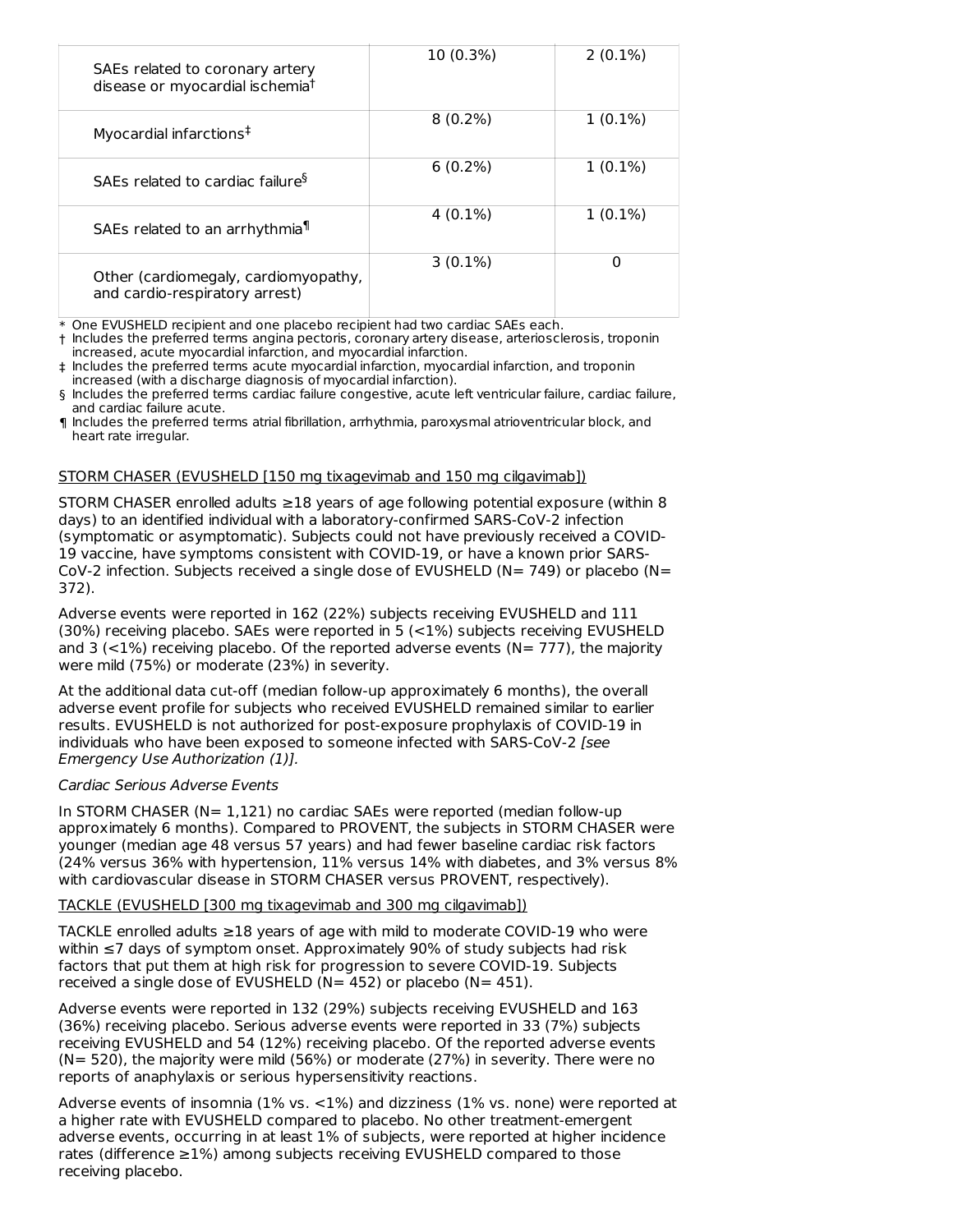### Cardiac Serious Adverse Events

In TACKLE (N= 903) four subjects reported cardiac SAEs. Acute myocardial infarction was reported for two subjects who received EVUSHELD (one of whom also experienced cardiac failure leading to death) and sudden cardiac death was reported for one subject who received EVUSHELD. One subject who received placebo reported arrhythmia. All subjects who experienced cardiac SAEs had cardiac risk factors and/or a prior history of cardiovascular disease at baseline.

## **6.4 Required Reporting for Serious Adverse Events and Medication Errors**

The prescribing healthcare provider and/or the provider's designee is/are responsible for mandatory reporting of all serious adverse events\* and medication errors potentially related to EVUSHELD within 7 calendar days from the healthcare provider's awareness of the event, using FDA Form 3500 (for information on how to access this form, see below). The FDA requires that such reports, using FDA Form 3500, include the following:

- Patient demographics and baseline characteristics (e.g., patient identifier, age or date of birth, gender, weight, ethnicity, and race)
- A statement "EVUSHELD use for COVID-19 under Emergency Use Authorization (EUA)" under the "Describe Event, Problem, or Product Use/Medication Error" heading
- Information about the serious adverse event or medication error (e.g., signs and symptoms, test/laboratory data, complications, timing of drug initiation in relation to the occurrence of the event, duration of the event, treatments required to mitigate the event, evidence of event improvement/disappearance after stopping or reducing the dosage, evidence of event reappearance after reintroduction, clinical outcomes)
- Patient's preexisting medical conditions and use of concomitant products
- Information about the product (e.g., dosage, route of administration, NDC #)

Submit adverse event and medication error reports, using Form 3500, to FDA MedWatch using one of the following methods:

- Complete and submit the report online: www.fda.gov/medwatch/report.htm
- Complete and submit a postage-paid FDA Form 3500 (https://www.fda.gov/media/76299/download) and return by:
	- ∘ Mail to MedWatch, 5600 Fishers Lane, Rockville, MD 20852-9787, or
	- ∘ Fax to 1-800-FDA-0178, or
- Call 1-800-FDA-1088 to request a reporting form

In addition, please provide a copy of all FDA MedWatch forms to AstraZeneca:

• Fax 1-866-742-7984

and to report adverse events please:

- Visit https://contactazmedical.astrazeneca.com, or
- Call AstraZeneca at 1-800-236-9933.

The prescribing healthcare provider and/or the provider's designee is/are responsible for mandatory responses to requests from FDA for information about adverse events and medication errors following receipt of EVUSHELD.

\*Serious adverse events are defined as:

- Death
- a life-threatening adverse event;
- A persistent or significant incapacity or substantial disruption of the ability to conduct normal life functions;
- A congenital anomaly/birth defect;
- Other important medical event, which may require a medical or surgical intervention to prevent death, a life-threatening event, hospitalization, disability, or congenital anomaly;
- Inpatient hospitalization or prolongation of existing hospitalization.

### **6.5 Other Reporting Requirements**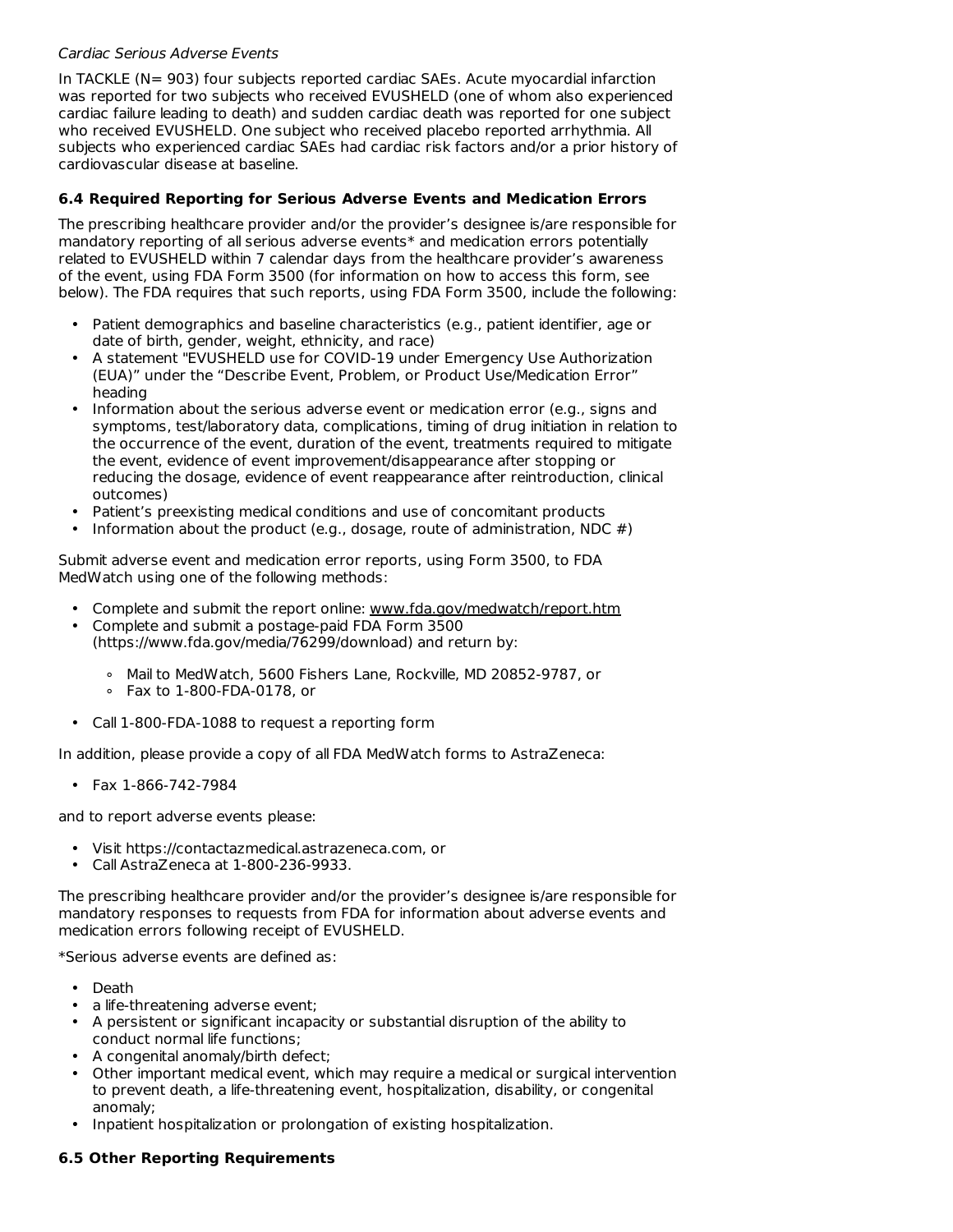Healthcare facilities and providers will report therapeutics information and utilization data as directed by the U.S. Department of Health and Human Services.

### **7 DRUG INTERACTIONS**

Drug-drug interaction studies have not been performed.

Tixagevimab and cilgavimab are not renally excreted or metabolized by cytochrome P450 (CYP) enzymes; therefore, interactions with concomitant medications that are renally excreted or that are substrates, inducers, or inhibitors of CYP enzymes are unlikely [see Clinical Pharmacology (12.3)].

### **8 USE IN SPECIFIC POPULATIONS**

### **8.1 Pregnancy**

Risk Summary

There are insufficient data to evaluate a drug-associated risk of major birth defects, miscarriage, or adverse maternal or fetal outcomes. EVUSHELD should only be used during pregnancy if the potential benefit outweighs the potential risk for the mother and the fetus.

Nonclinical reproductive toxicity studies have not been conducted with tixagevimab and cilgavimab. In a tissue cross-reactivity study assessing off-target binding of tixagevimab and cilgavimab to human fetal tissues no binding of clinical concern was observed. Human immunoglobulin G1 (IgG1) antibodies are known to cross the placental barrier; therefore, tixagevimab and cilgavimab have the potential to be transferred from the mother to the developing fetus. It is unknown whether the potential transfer of tixagevimab and cilgavimab provides any treatment benefit or risk to the developing fetus.

The estimated background risk of major birth defects and miscarriage for the indicated population is unknown. All pregnancies have a background risk of birth defect, loss, or other adverse outcomes. In the U.S. general population, the estimated background risk of major birth defects and miscarriage in clinically recognized pregnancies is 2 to 4% and 15 to 20%, respectively.

### **8.2 Lactation**

#### Risk Summary

There are no available data on the presence of tixagevimab or cilgavimab in human milk or animal milk, the effects on the breastfed infant, or the effects of the drug on milk production. Maternal IgG is known to be present in human milk. The developmental and health benefits of breastfeeding should be considered along with the mother's clinical need for EVUSHELD and any potential adverse effects on the breastfed infant from EVUSHELD.

### **8.4 Pediatric Use**

EVUSHELD is not authorized for use in pediatric individuals under 12 years of age or weighing less than 40 kg. The safety and effectiveness of EVUSHELD have not been established in pediatric individuals. The dosing regimen is expected to result in comparable serum exposures of tixagevimab and cilgavimab in individuals 12 years of age and older and weighing at least 40 kg as observed in adults, since adults with similar body weight have been included in the trials PROVENT, STORM CHASER and TACKLE [see Adverse Reactions (6.1) and Clinical Studies (14)].

### **8.5 Geriatric Use**

Of the 2,555 subjects in the pooled pharmacokinetics (PK) analysis (Phase I and Phase III studies), 21% ( $N = 533$ ) were 65 years of age or older and 3% ( $N = 81$ ) were 75 years of age or older. There is no clinically meaningful difference in the PK of tixagevimab and cilgavimab in geriatric subjects (≥65 years) compared to younger subjects.

### **8.6 Renal Impairment**

Tixagevimab and cilgavimab are not eliminated intact in the urine, renal impairment is not expected to affect the exposure of tixagevimab and cilgavimab. Similarly, dialysis is not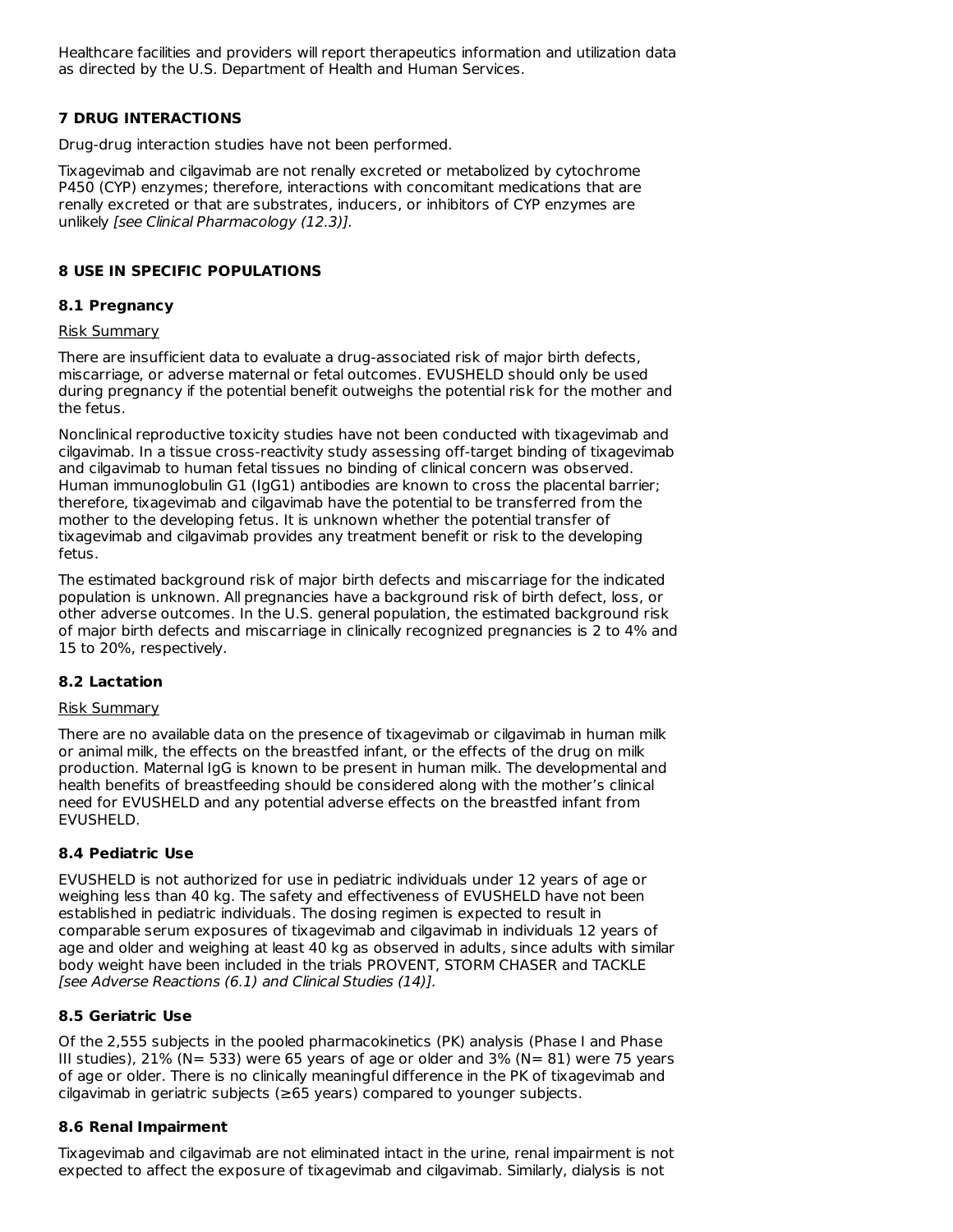expected to impact the PK of tixagevimab and cilgavimab.

### **8.7 Hepatic Impairment**

The effect of hepatic impairment on the PK of tixagevimab and cilgavimab is unknown.

### **8.8 Other Specific Populations**

Based on a population PK analysis, the PK profile of tixagevimab and cilgavimab was not affected by sex, age, race, or ethnicity. Population PK model-based simulations suggest that body weight had no clinically relevant effect on the PK of tixagevimab and cilgavimab in healthy adults over the range of 36 kg to 177 kg.

### **10 OVERDOSAGE**

Treatment of overdose with EVUSHELD should consist of general supportive measures including the monitoring of the clinical status of the individual. There is no specific treatment for overdose with EVUSHELD.

# **11 DESCRIPTION**

Tixagevimab, a SARS-CoV-2 spike protein-directed attachment inhibitor, is a human immunoglobulin G1 (IgG1κ) monoclonal antibody produced in Chinese hamster ovary (CHO) cells by recombinant DNA technology. The molecular weight is approximately 149 kDa.

Tixagevimab injection is a sterile, preservative-free, clear to opalescent and colorless to slightly yellow solution supplied in a single-dose vial for intramuscular use. The vial stoppers are not made with natural rubber latex. Each 1.5 mL contains 150 mg tixagevimab, L- histidine (2.4 mg), L- histidine hydrochloride monohydrate (3.0 mg), polysorbate 80 (0.6 mg), sucrose (123.2 mg), and Water for Injection, USP. The pH is 6.0.

Cilgavimab, a SARS-CoV-2 spike protein-directed attachment inhibitor, is a human IgG $1\Box$ monoclonal antibody produced in CHO cells by recombinant DNA technology. The molecular weight is approximately 152 kDa.

Cilgavimab injection is a sterile, preservative-free, clear to opalescent and colorless to slightly yellow solution supplied in a single-dose vial for intramuscular use. The vial stoppers are not made with natural rubber latex. Each 1.5 mL contains 150 mg cilgavimab, L- histidine (2.4 mg), L- histidine hydrochloride monohydrate (3.0 mg), polysorbate 80 (0.6 mg), sucrose (123.2 mg), and Water for Injection, USP. The pH is 6.0.

# **12 CLINICAL PHARMACOLOGY**

# **12.1 Mechanism of Action**

Tixagevimab and cilgavimab are two recombinant human IgG1κ monoclonal antibodies with amino acid substitutions to extend antibody half-life (YTE), reduce antibody effector function, and minimize the potential risk of antibody-dependent enhancement of disease (TM). Tixagevimab and cilgavimab can simultaneously bind to non-overlapping regions of the receptor binding domain (RBD) of SARS-CoV-2 spike protein. Tixagevimab, cilgavimab, and their combination bind to spike protein with equilibrium dissociation constants of K<sub>D</sub> = 2.76 pM, 13.0 pM and 13.7 pM, respectively, blocking its interaction with human ACE2, the SARS-CoV-2 receptor, which is required for virus attachment. Tixagevimab, cilgavimab, and their combination blocked RBD binding to human ACE2 with IC<sub>50</sub> values of 0.32 nM (48 ng/mL), 0.53 nM (80 ng/mL), and 0.43 nM (65 ng/mL), respectively.

# **12.3 Pharmacokinetics**

A summary of PK parameters and properties of tixagevimab and cilgavimab following administration of a single EVUSHELD (300 mg of tixagevimab and 300 mg of cilgavimab) intramuscular dose is provided in Table 5.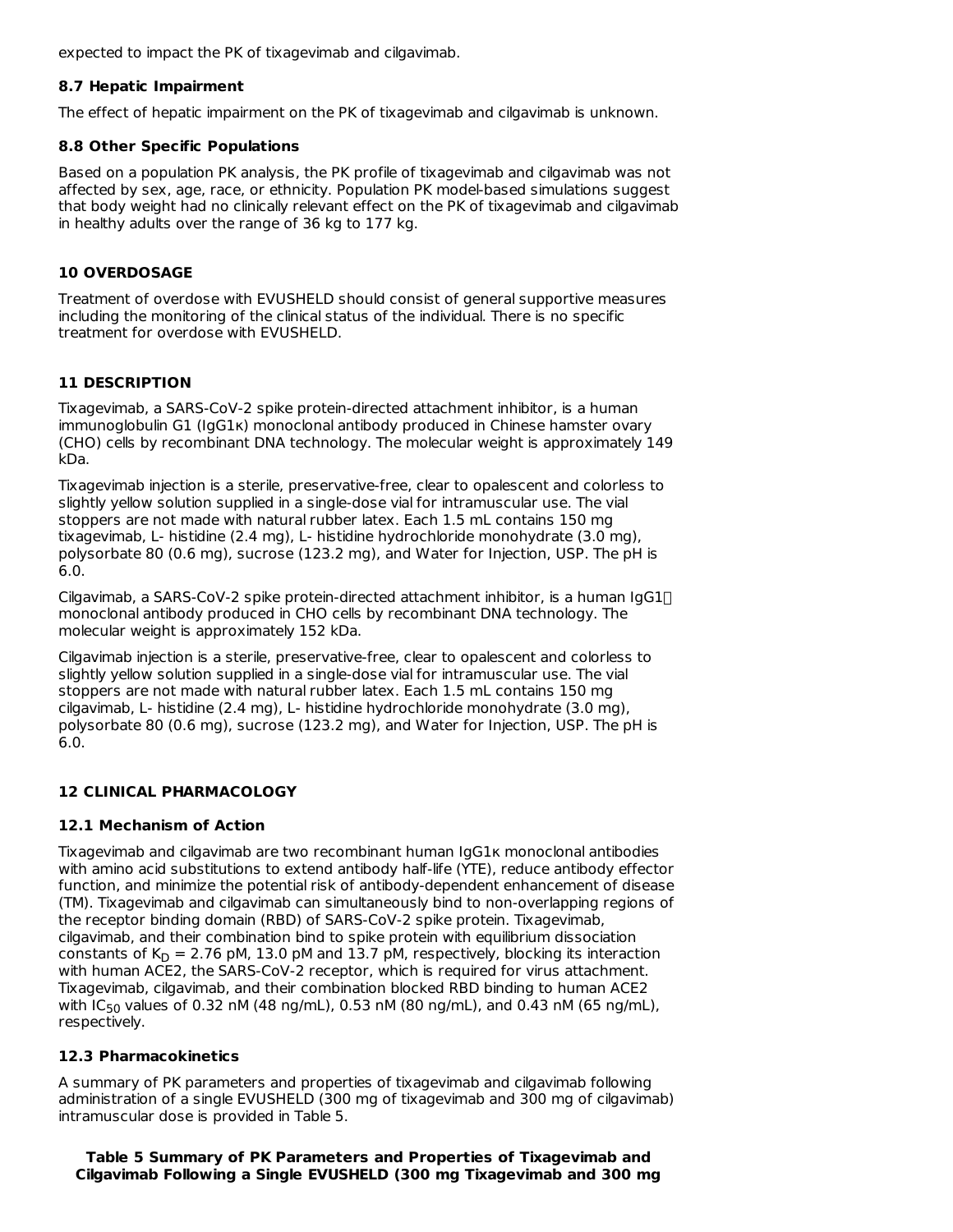### **Cilgavimab) Intramuscular Dose**

| <b>PK Parameters</b>                                    | <b>Tixagevimab</b>                                | Cilgavimab       |  |
|---------------------------------------------------------|---------------------------------------------------|------------------|--|
| $C_{\text{max}}$ (µg/mL) <sup>*</sup>                   | 21.9(61.7)                                        | 20.3(63.6)       |  |
| $T_{\text{max}}$ (day) <sup>†</sup>                     | $14.9(1.1 - 86)$                                  | $15.0(1.1 - 85)$ |  |
| $C_1$ (µg/mL) <sup>‡</sup>                              | 9.5(77)                                           | 9.1(80)          |  |
| $C_{150}$ (µg/mL) <sup>§</sup>                          | 15 (48)                                           | 14(51)           |  |
| AUC <sub>0-84</sub> (day $\cdot \mu$ g/mL) <sup>*</sup> | 1408 (54)                                         | 1307 (58)        |  |
| <b>Absorption</b>                                       |                                                   |                  |  |
| Bioavailability <sup>*</sup>                            | 68.5                                              | 65.8             |  |
| <b>Distribution</b>                                     |                                                   |                  |  |
| Apparent Volume of<br>Distribution (L)*                 | 7.7(1.97)                                         | 8.7(2.73)        |  |
| <b>Elimination</b>                                      |                                                   |                  |  |
| Half-life $(days)*#$                                    | 87.9 (13.9)                                       | 82.9 (12.3)      |  |
| Apparent Clearance<br>$(L/day)^{\#}$                    | 0.062(0.019)                                      | 0.074(0.028)     |  |
| Metabolism                                              | Catabolic pathways; Same manner as endogenous IgG |                  |  |
| Excretion                                               | Not likely to undergo renal excretion             |                  |  |

\* Geomean (geometric %CV)

† Median (range)

‡ Observed geomean (geometric %CV) concentration 1 day after dosing

§ Observed geomean (geometric %CV) concentration 150 days after dosing

¶ Based on a single EVUSHELD (150 mg tixagevimab and 150 mg cilgavimab)

# Arithmetic mean (SD)

The primary analysis in the clinical efficacy study PROVENT was conducted prior to the emergence of the Omicron variant; the dominant variants in circulation at that time were Alpha, Beta, Gamma, and Delta. Pharmacokinetic and pharmacodynamic modeling using cell-based EC50 values of EVUSHELD against Omicron subvariants (BA.1 and, BA.1.1 [BA.1+R346K]) suggest in vivo activity against these subvariants may be retained at drug concentrations achieved following a single EVUSHELD initial dose of 300 mg tixagevimab and 300 mg cilgavimab for 3 months [see Dosage and Administration (2.1)].

### Specific Populations

The PK profile of tixagevimab and cilgavimab were not affected by sex, age, race or ethnicity. Body weight had no clinically relevant effect on the PK of tixagevimab and cilgavimab in adults over the range of 36 kg to 177 kg.

### Pediatric Population

The PK of tixagevimab and cilgavimab in pediatric individuals have not been evaluated.

The dosing regimen is expected to result in comparable plasma exposures of tixagevimab and cilgavimab in pediatric individuals ages 12 years of age or older who weigh at least 40 kg as observed in adult individuals [see Use in Specific Populations  $(8.4)$ .

#### Renal impairment

Tixagevimab and cilgavimab are not eliminated intact in the urine.

Renal impairment is not expected to impact the PK of tixagevimab and cilgavimab, since monoclonal antibodies with molecular weight >69 kDa are known not to undergo renal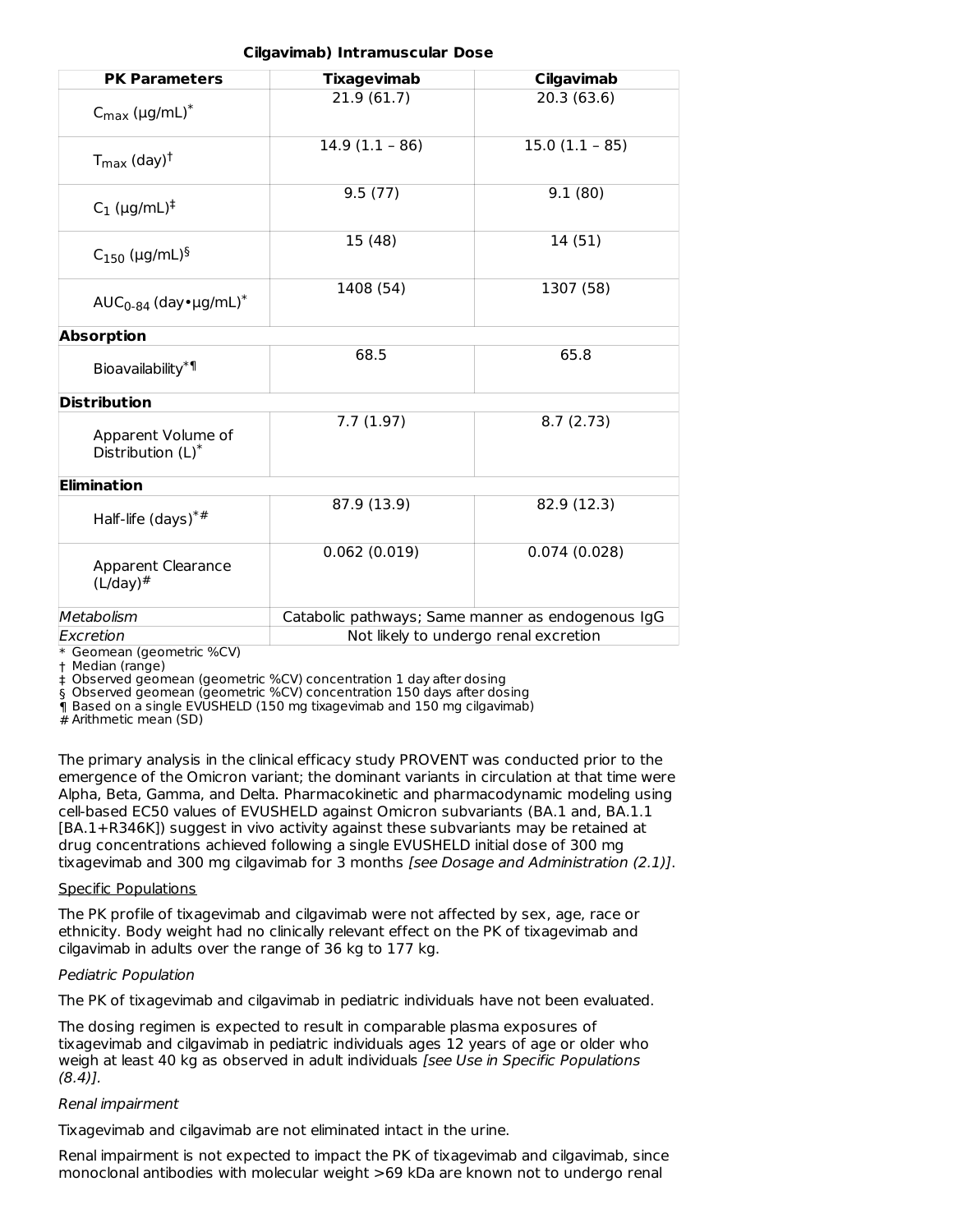elimination. Similarly, dialysis is not expected to impact the PK of tixagevimab and cilgavimab.

There is no difference in the clearance of tixagevimab and cilgavimab in individuals with mild or moderate renal impairment compared to individuals with normal renal function. There were insufficient subjects with severe renal impairment to draw conclusions [see Use in Specific Populations (8.6)].

### Hepatic impairment

No specific studies have been conducted to examine the effects of hepatic impairment on the PK of tixagevimab and cilgavimab. The impact of hepatic impairment on the PK of tixagevimab and cilgavimab is unknown [see Use in Specific Populations (8.7)].

### Drug Interaction Studies

Drug-drug interaction studies have not been performed. Based on key elimination pathways, tixagevimab and cilgavimab interactions with concomitant medications that are renally excreted or that are substrates, inducers, or inhibitors of CYP enzymes are unlikely [see Drug Interactions (7)].

### **12.4 Microbiology**

### Antiviral Activity

In a neutralization assay on Vero E6 cells, tixagevimab, cilgavimab, and their combination neutralized SARS-CoV-2 (USA-WA1/2020 isolate) with  $\mathsf{EC}_{50}$  values of 60.7 pM (9 ng/mL), 211.5 pM (32 ng/mL), and 65.9 pM (10 ng/mL), respectively.

Tixagevimab, cilgavimab, and their combination showed reduced or no antibodydependent cell-mediated cytotoxicity (ADCC), antibody-dependent cellular phagocytosis (ADCP), or antibody-dependent natural killer cell activation (ADNKA) in cell culture studies. Tixagevimab, cilgavimab, and their combination did not mediate antibodydependent complement deposition (ADCD) activity with guinea pig complement proteins.

### Antibody Dependent Enhancement (ADE) of Infection

The potential of tixagevimab and cilgavimab to mediate antibody-dependent viral entry was assessed in FcγRII-expressing Raji cells co-incubated with recombinant virus-like particles (VLPs) pseudotyped with SARS-CoV-2 spike protein, with antibody concentrations at a range of 6.6 nM (1 µg/mL) to 824 pM (125 ng/mL). Tixagevimab, cilgavimab, and their combination did not mediate entry of VLPs into these cells under the tested conditions.

The potential for ADE was also evaluated in a non-human primate model of SARS-CoV-2 using EVUSHELD. Intravascular administration prior to virus inoculation resulted in a dose-dependent improvement in all measured outcomes (total viral RNA in the lungs or nasal mucosae, infectious virus levels in the lungs based on  $\mathsf{TCID}_{50}$  measurements, or lung injury and pathology based on histology measurements). No evidence of enhancement of viral replication or disease was observed at any dose evaluated, including sub-neutralizing doses down to 0.04 mg/kg.

### Antiviral Resistance

There is a potential risk of treatment failure due to the development of viral variants that are resistant to tixagevimab and cilgavimab. Prescribing healthcare providers should consider the prevalence of SARS-CoV-2 variants in their area, where data are available, when considering prophylactic treatment options.

Escape variants were identified following serial passage in cell culture of SARS-CoV-2 or replication competent recombinant vesicular stomatitis virus (VSV) expressing SARS-CoV-2 spike protein in the presence of tixagevimab or cilgavimab individually or in combination. Variants which showed reduced susceptibility to cilgavimab expressed spike protein amino acid substitutions R346I (>200-fold), K444E (>200-fold), and K444R (>200-fold). No escape variants to tixagevimab, or the tixagevimab and cilgavimab combination were selected.

In neutralization assays using recombinant VLPs pseudotyped with SARS-CoV-2 spike and harboring individual spike amino acid substitutions identified in circulating SARS-CoV-2, variants with reduced susceptibility to cilgavimab alone included those with R346I (>200-fold), K444E (>200-fold), K444Q (>200-fold), K444R (>200-fold), V445A (21- to 51-fold), G446V (4.2-fold), N450K (9.1-fold), or L452R (5.8-fold) substitutions. Variants with reduced susceptibility to tixagevimab alone included those with Q414R (4.6-fold), L455F (2.5- to 4.7-fold), G476S (3.3-fold), E484D (7.1-fold), E484K (6.2- to 12-fold),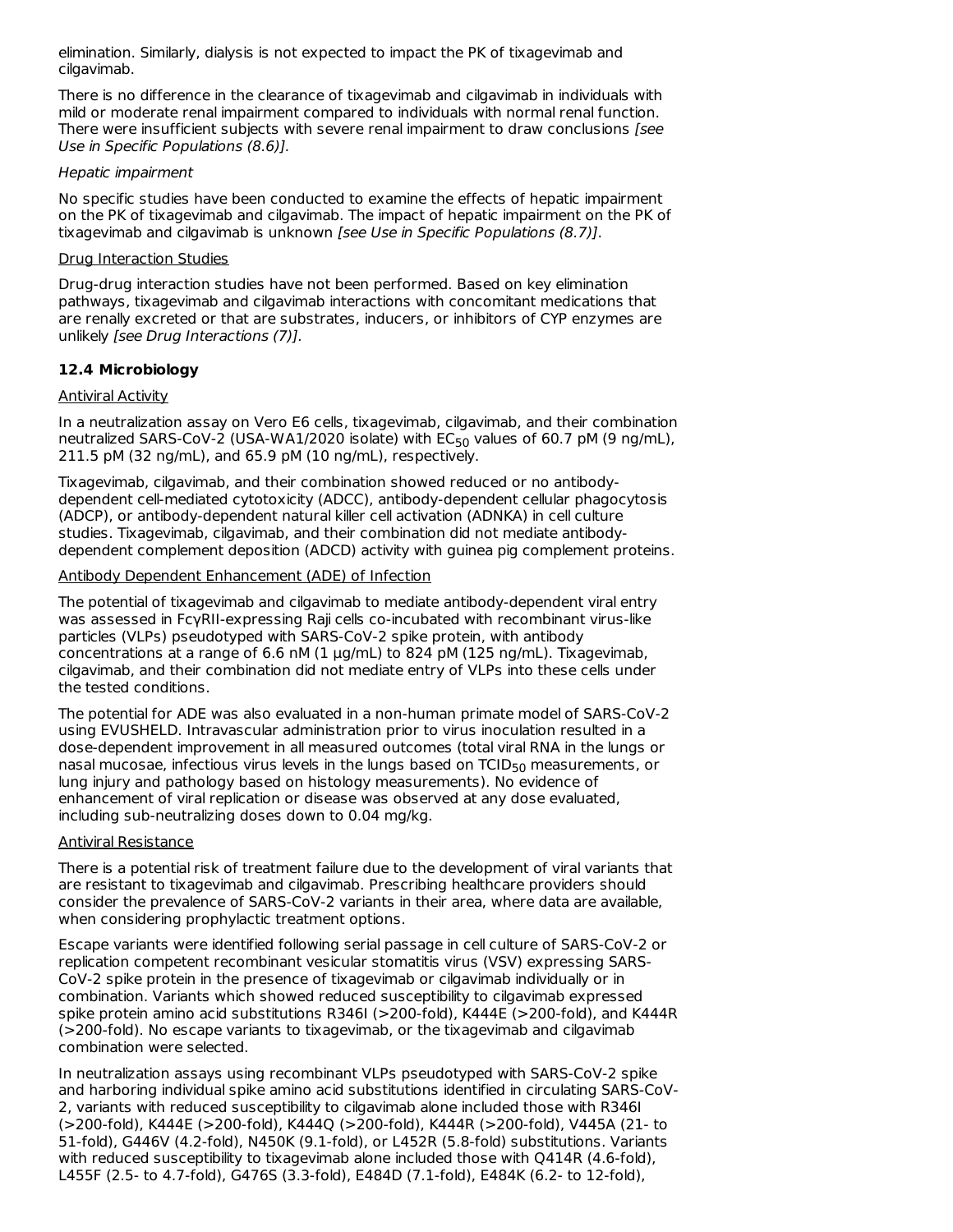E484Q (3.0-fold), F486S (>600-fold), F486V (121- to 149-fold), Q493K (2.4- to 3.2-fold), Q493R (7.9-fold), E990A (6.1-fold), or T1009I (8.2-fold) substitutions. Variants harboring an E484K (2.4- to 5.4-fold), Q493R (3.4-fold), E990A (5.7-fold), or T1009I (4.5-fold) substitution exhibited low level reduced susceptibility to tixagevimab and cilgavimab in combination.

VLPs pseudotyped with the SARS-CoV-2 spike of variant strains with reduced susceptibility to cilgavimab included those with R346K:E484K:N501Y (Mu, 21-fold), and those with reduced susceptibility to tixagevimab included those harboring E484K (Alpha, 18.5-fold; Beta, 3.5- to 15-fold; Zeta, 7.3-fold). Similar results were observed, where data was available, in neutralization assays using authentic SARS-CoV-2 variant strains.

VLPs pseudotyped with the SARS-CoV-2 spike of Omicron BA.1 or BA.1.1 (BA.1+R346K) showed reduced susceptibility to tixagevimab  $(>600$ - to  $>1,000$ -fold or 460-fold, respectively) and to cilgavimab (>700- to >1,000-fold or >500-fold, respectively). VLPs pseudotyped with the SARS-CoV-2 spike of Omicron BA.2 showed reduced susceptibility to tixagevimab (>1,000-fold) but not to cilgavimab (1.9-fold). The effects of the individual substitutions in Omicron spike glycoproteins on neutralization susceptibility are being investigated.

The neutralizing activity of tixagevimab and cilgavimab in combination was tested against pseudotyped VLPs and/or authentic SARS-CoV-2 variant strains harboring all spike substitutions identified in Alpha (B.1.1.7, 0.5- to 5.2-fold), Beta (B.1.351, 1.0- to 3.8 fold), Gamma (P.1, 0.4- to 2.0-fold), Delta (B.1.617.2, 0.6- to 1.2-fold), and Delta [+K417N] (AY.1/ AY.2, 1.0-fold) variants of concern, and Eta (B.1.525, 3.1-fold), Iota (B.1.526, 0.3- to 3.4-fold), Kappa (B.1.617.1, 0.5- to 3.4-fold) Lambda (C.37, 0.7-fold), and Mu (B.1.621, 7.5-fold) variants of interest. Tixagevimab and cilgavimab in combination was also tested against Epsilon (B.1.427 / B.1.429, 0.8- to 3.5-fold), R.1 (3.5-fold), B.1.1.519 (1.4-fold), C.36.3 (2.3-fold), B.1.214.2 (0.8-fold), and B.1.619.1 (3.3-fold) variant alerts for further monitoring and B.1.616 (0.5-fold), A.23.1 (0.4-fold), A.27 (0.8-fold), and AV.1 (5.9-fold) variants de-escalated from further monitoring (Table 6).

Preliminary data for the neutralizing activities of tixagevimab and cilgavimab in combination against circulating Omicron subvariants are available. VLPs pseudotyped with the SARS-CoV-2 spike of Omicron BA.1 or BA.1.1 (BA.1+R346K) showed reduced neutralizing activity (132- to 183-fold or 424-fold, respectively), Omicron BA.2 showed no change in neutralizing activity (3.2-fold). Authentic Omicron BA.1 (12- to 30-fold) and BA.1.1 (176-fold) viruses showed reduced susceptibility, Omicron BA.2 showed minimal change in neutralizing activity (5.4-fold).

Data collection is ongoing to better understand how the reductions in activity seen in pseudotyped VLP assays or authentic SARS-CoV-2 assays may correlate with clinical outcomes.

| Lineage with<br><b>Spike</b><br><b>Protein</b><br><b>Substitution</b> | Country<br>First<br><b>Identified</b> | <b>WHO</b><br><b>Nomenclature</b> | <b>Key Substitutions</b><br><b>Tested</b>                                            | <b>Fold Reduction in</b><br>Susceptibility*(Pseudotyped Reduction in<br>VLPs <sup>†</sup> | <b>Fold</b><br>Susceptibility <sup>*</sup><br>(Authentic<br>$v$ irus $‡$ ) |
|-----------------------------------------------------------------------|---------------------------------------|-----------------------------------|--------------------------------------------------------------------------------------|-------------------------------------------------------------------------------------------|----------------------------------------------------------------------------|
| B.1.1.7                                                               | UK                                    | Alpha                             | N501Y                                                                                | $0.5 -$ to 5.2-fold                                                                       | No Change <sup>§</sup>                                                     |
| B.1.351                                                               | South Africa                          | <b>Beta</b>                       | K417N+E484K+N501Y                                                                    | No Change $\frac{5}{3}$                                                                   | No Change <sup>§</sup>                                                     |
| P.1                                                                   | Brazil                                | Gamma                             | K417T+E484K+N501Y                                                                    | No Change <sup>§</sup>                                                                    | No Change <sup>§</sup>                                                     |
| B.1.617.2                                                             | India                                 | Delta                             | L452R+T478K                                                                          | No Change <sup>§</sup>                                                                    | No Change <sup>§</sup>                                                     |
| AY.1/<br>AY.2                                                         | India                                 | Delta<br>[+K417N]                 | K417N+L452R+T478K                                                                    | No Change $\delta$                                                                        | No Change $\delta$                                                         |
| <b>BA.1</b>                                                           | <b>Botswana</b>                       | Omicron<br>(BA.1)                 | G339D+S371L+S373P+<br>S375F+K417N+N440K+<br>G446S+S477N+T478K+<br>E484A+Q493R+G496S+ | 132- to 183-fold $\P$                                                                     | 12- to 30-fold                                                             |

### **Table 6 EVUSHELD Pseudotyped Virus-Like Particles and Authentic SARS-CoV-2 Neutralization Data for SARS-CoV-2 Variants**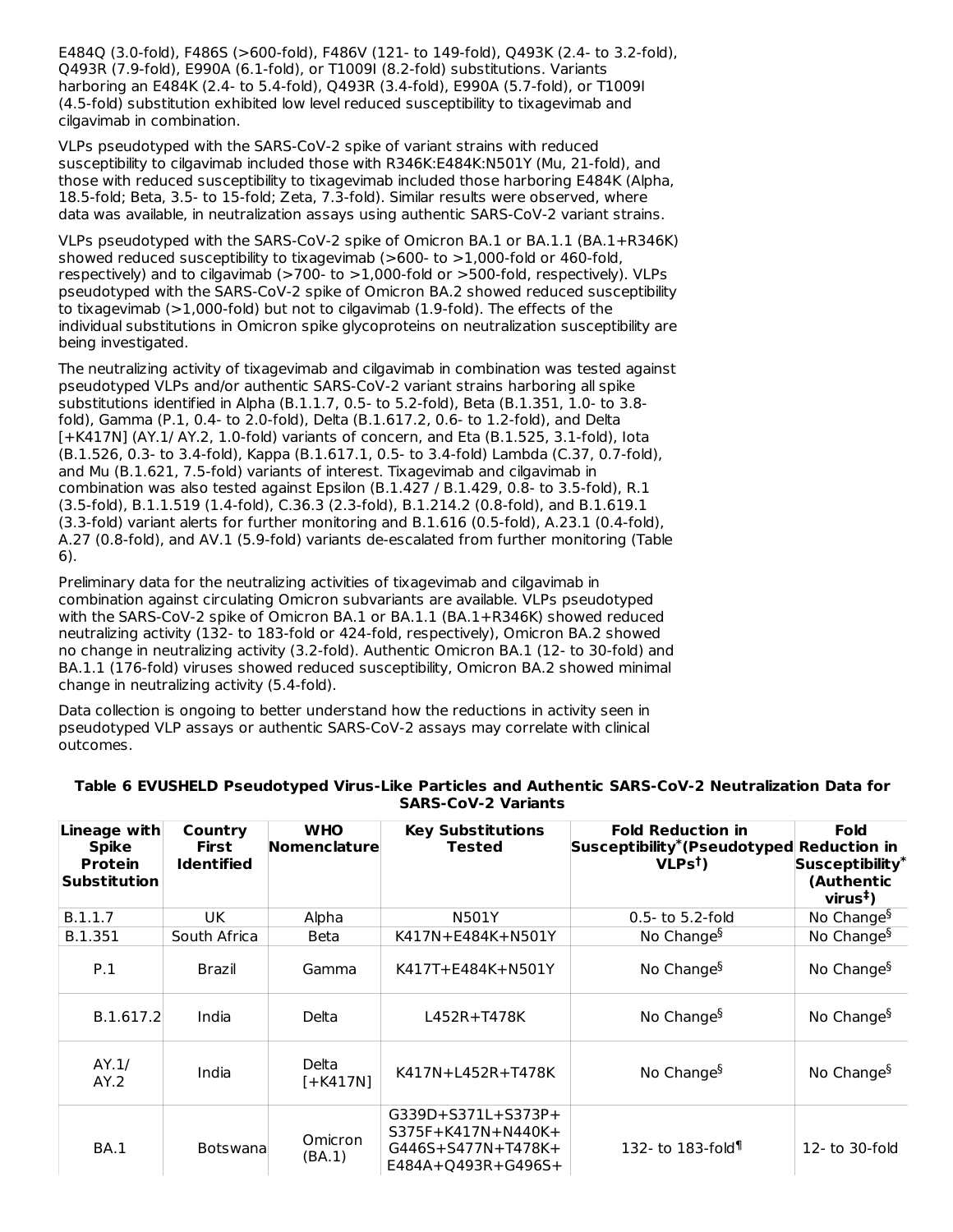| <b>BA.1.1</b>       | Multiple<br>country<br>origin | Omicron<br>(BA.1.1)<br>$[+R346K]$ | Q489R+N501Y+Y505H<br>G339D+R346K+S371L+<br>S373P+S375F+K417N+<br>N440K+G446S+S477N+<br>T478K +E484A+Q493R<br>+G496S+Q489R+N501Y+<br><b>Y505H</b> | 424-fold               | 176-fold               |
|---------------------|-------------------------------|-----------------------------------|--------------------------------------------------------------------------------------------------------------------------------------------------|------------------------|------------------------|
| <b>BA.2</b>         | Multiple<br>country<br>origin | Omicron<br>(BA.2)                 | G339D+S371F+S373P+<br>S375F+T376A+D405N+<br>R408S+K417N+N440K+<br>S477N+T478K+E484A+<br>Q493R+Q498R+N501Y+<br>Y505H+H655Y+N679K<br>+P681H+N764K  | No Change <sup>§</sup> | 5.4-fold               |
| B.1.525             | Multiple<br>country<br>origin | Eta                               | E484K                                                                                                                                            | No Change <sup>§</sup> | <b>ND</b>              |
| B.1.526             | United<br><b>States</b>       | lota                              | E484K                                                                                                                                            | No Change <sup>§</sup> | No Change <sup>§</sup> |
| B.1.617.1           | India                         | Kappa                             | L452R+E484Q                                                                                                                                      | No Change <sup>§</sup> | No Change <sup>§</sup> |
| C.37                | Peru                          | Lambda                            | L452Q+F490S                                                                                                                                      | No Change <sup>§</sup> | <b>ND</b>              |
| B.1.621             | Colombia                      | Mu                                | R346K+E484K +N501Y                                                                                                                               | 7.5-fold               | <b>ND</b>              |
| B.1.427/<br>B.1.429 | United<br><b>States</b>       | Epsilon                           | L452R                                                                                                                                            | No Change <sup>§</sup> | No Change <sup>§</sup> |
| R.1                 | Multiple<br>country<br>origin |                                   | E484K                                                                                                                                            | No Change <sup>§</sup> | <b>ND</b>              |
| B.1.1.519           | Multiple<br>country<br>origin |                                   | T478K                                                                                                                                            | No Change <sup>§</sup> | <b>ND</b>              |
| C.36.3              | Multiple<br>country<br>origin |                                   | R346S:L452R                                                                                                                                      | No Change <sup>§</sup> | <b>ND</b>              |
| B.1.214.2           | Multiple<br>country<br>origin |                                   | Q414K:N450K                                                                                                                                      | No Change <sup>§</sup> | <b>ND</b>              |
| B.1.619.1           | Multiple<br>country<br>origin |                                   | N440K:E484K                                                                                                                                      | No Change <sup>§</sup> | <b>ND</b>              |
| P.2                 | <b>Brazil</b>                 | Zeta                              | E484K                                                                                                                                            | No Change <sup>§</sup> | <b>ND</b>              |
| B.1.616             | France                        |                                   | V483A                                                                                                                                            | No Change <sup>§</sup> | <b>ND</b>              |
| A.23.1              | UK                            |                                   | V367F                                                                                                                                            | No Change <sup>§</sup> | <b>ND</b>              |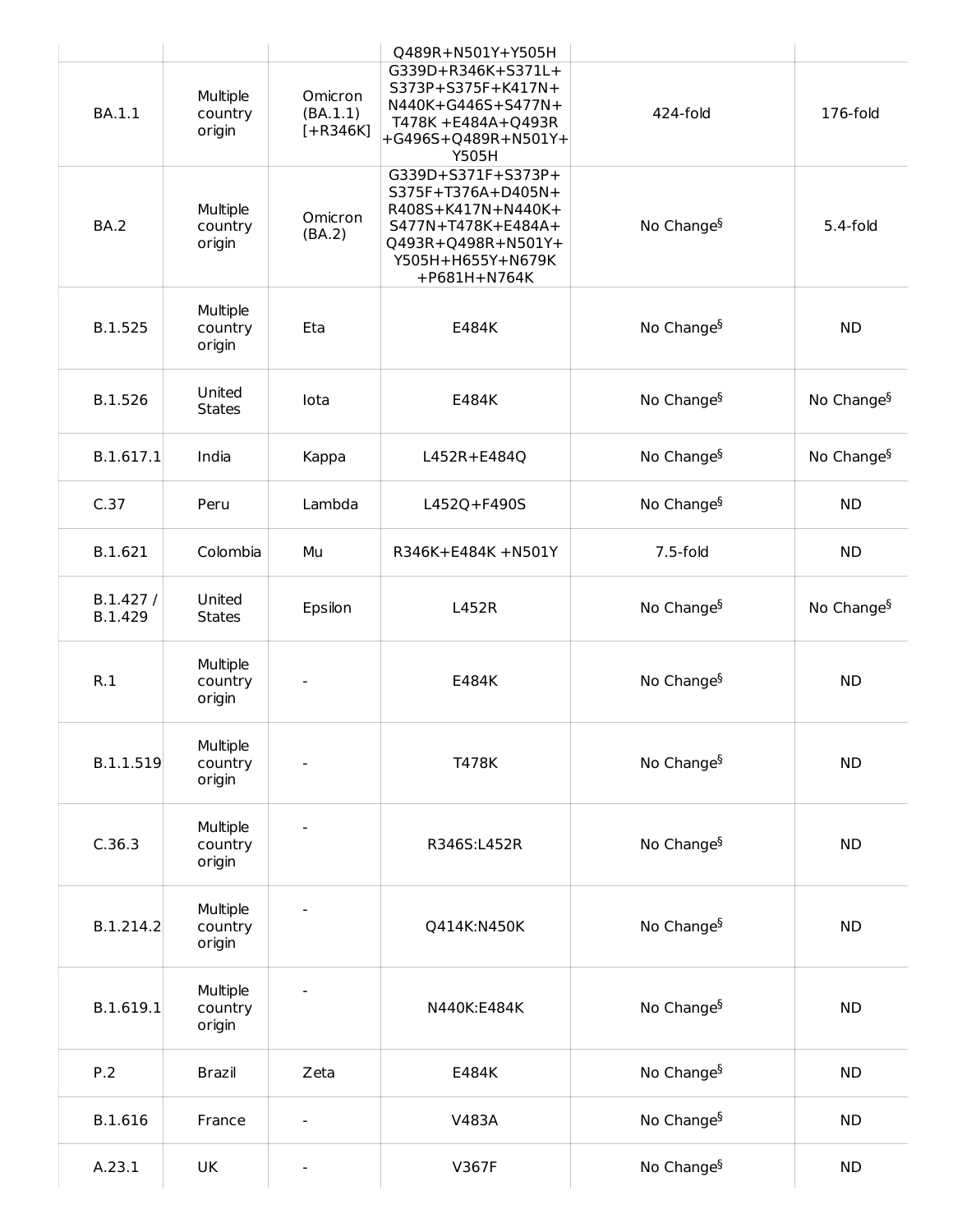| A.27                                             | Multiple<br>country<br>origin | ۰ | L452R+N501Y | No Change <sup>§</sup> | <b>ND</b> |
|--------------------------------------------------|-------------------------------|---|-------------|------------------------|-----------|
| AV.1                                             | Multiple<br>country<br>origin | - | N439K+E484K | 5.9-fold               | <b>ND</b> |
| ND, not determined; RBD, receptor binding domain |                               |   |             |                        |           |

\* Range of reduced potency across multiple variants of each lineage using research-grade pseudotyped VLP neutralization assays; mean fold change in half maximal effective concentration (EC $_{50}$ ) of mAb required for a 50% reduction in infection compared to wild type reference strain

† Pseudotyped virus-like particles expressing the entire SARS-CoV-2 spike variant protein and individual characteristic spike substitutions except L452Q were tested including Alpha (+L455F, E484K, F490S, Q493R, and/or S494P), and Delta (+K417N) harboring additional indicated RBD substitutions that are no longer detected or detected at extremely low levels within these lineages

‡ Authentic SARS-CoV-2 expressing the entire variant spike protein were tested including Alpha (+E484K or S494P) harboring additional indicated RBD substitutions that are no longer detected or detected at extremely low levels within these lineages

§ No change: <5-fold reduction in susceptibility

¶ EC50 value = 1.13 – 1.83 nM (171 - 277 ng/mL)

It is not known how pseudotyped VLPs or authentic SARS-CoV-2 neutralization susceptibility data correlate with clinical outcome.

In PROVENT, illness visit sequencing data were available for 21 of 33 subjects with SARS-CoV-2 infection (6 who received tixagevimab and cilgavimab and 15 placebo). Fourteen subjects were infected with variants of concern or variants of interest, including 8 subjects with Alpha (B.1.1.7) (8 who received placebo), 1 subject with Beta (B.1.351) (1 who received tixagevimab and cilgavimab), 3 subjects with Delta (B.1.617.2) (3 who received placebo), and 2 subjects with Epsilon (B.1.429) (2 who received tixagevimab and cilgavimab). Seven additional subjects were infected with B.1.375 (1 who received tixagevimab and cilgavimab) or the A\_1 set of lineages containing a constellation of spike protein substitutions including D614G and P681H or Q677P (3 who received tixagevimab and cilgavimab and 3 placebo). Additional spike protein RBD substitutions detected at low frequency (between 3% and 24%) included V503F in the tixagevimab and cilgavimab group.

In STORM CHASER, illness visit sequencing data was available for 19 of 19 subjects with SARS-CoV-2 infections (12 of 12 who received tixagevimab and cilgavimab and 7 of 7 placebo). At an allele fraction ≥25%, 12 of 19 subjects were infected with variants of concern or variants of interest, including 9 subjects with Alpha (B.1.1.7) (5 who received tixagevimab and cilgavimab and 4 placebo) and 3 subjects with Epsilon (B.1.427 / B.1.429) (2 who received tixagevimab and cilgavimab and 1 placebo). Seven additional subjects were infected with B.1.1.519 (1 who received tixagevimab and cilgavimab) or the A\_1 set of lineages containing a constellation of spike protein substitutions including D614G and D138H, Q675H, Q677H, or V1176F (4 who received tixagevimab and cilgavimab and 2 placebo). Additional spike protein RBD substitutions detected at an allele fraction ≥3% included S325P, Del342, C361W, Del428, F429V, and F515C in the tixagevimab and cilgavimab group.

Evaluation of neutralization susceptibility of variants identified through global surveillance and in subjects who received tixagevimab and cilgavimab is ongoing.

It is possible that variants resistant to tixagevimab and cilgavimab could have crossresistance to other monoclonal antibodies targeting the RBD of SARS-CoV-2. The combination of tixagevimab and cilgavimab retained activity against pseudotyped VLPs harboring individual SARS-CoV-2 spike substitutions (K417E/N, D420N, K444Q, V445A, Y453F, L455F, N460K/S/T, E484D/K/Q, F486V, F490S, Q493K/R, and S494P) identified in neutralization escape variants of other monoclonal antibodies targeting the RBD of SARS-CoV-2 spike protein.

### **13 NONCLINICAL TOXICOLOGY**

#### **13.1 Carcinogenesis, Mutagenesis, Impairment of Fertility**

Carcinogenicity, genotoxicity, and reproductive toxicology studies have not been conducted with tixagevimab and cilgavimab.

### **13.2 Animal Toxicology and Pharmacology**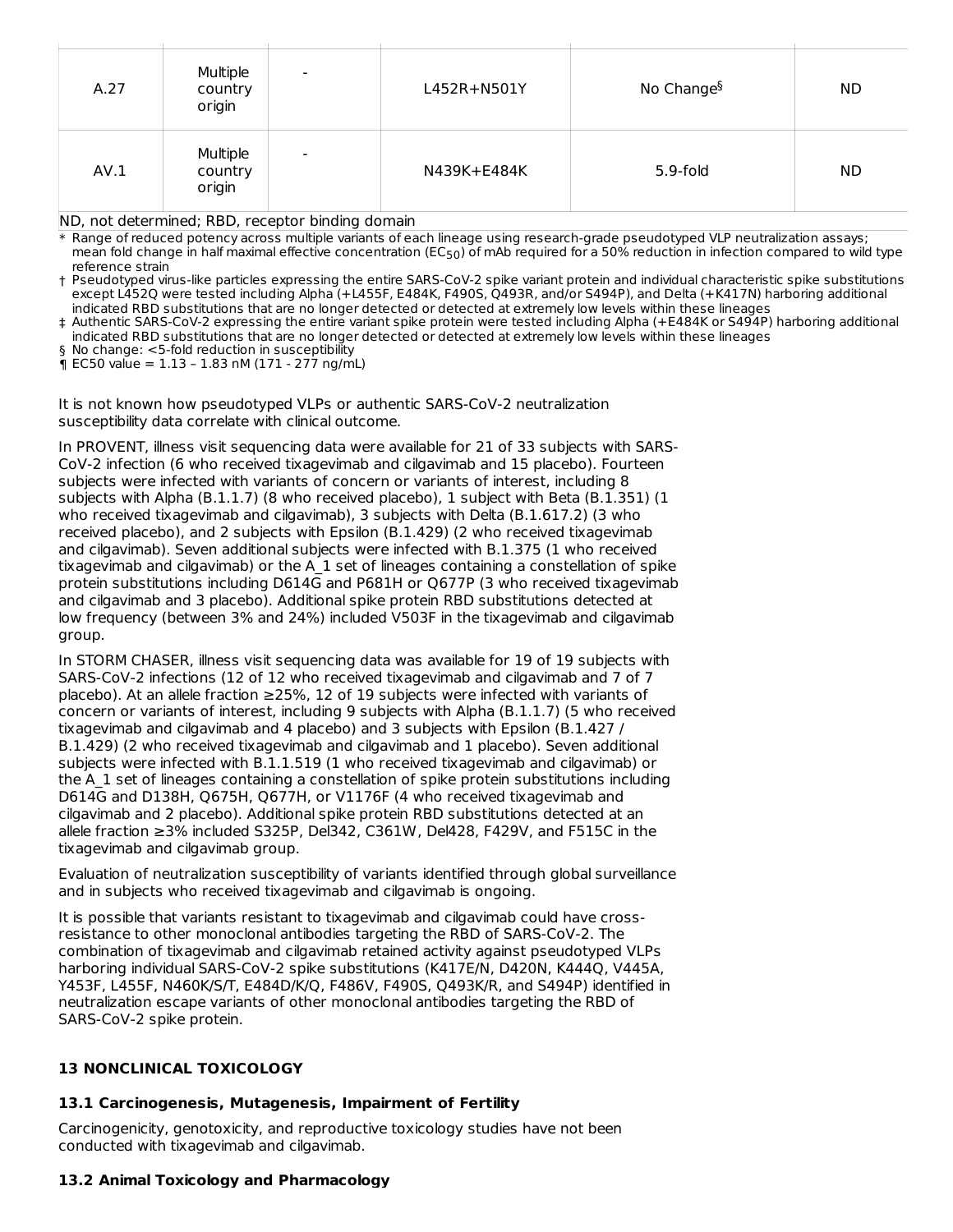In a toxicology study in cynomolgus monkeys, tixagevimab and cilgavimab had no adverse effects when administered via IM injection.

In tissue cross-reactivity studies with tixagevimab and cilgavimab using human adult and fetal tissues no binding of clinical concern was detected.

Tixagevimab and cilgavimab have been assessed in rhesus macaque and cynomolgus macaque models of SARS-CoV-2 infection. Prophylactic administration of tixagevimab and cilgavimab (N= 4 rhesus macaque; N= 3 cynomolgus macaque) three days prior to infection prevented SARS-CoV-2 infection of the upper and lower respiratory tracts in dose-dependent manner. Prophylactic administration of 4 mg/kg tixagevimab and cilgavimab resulted in a 7-log10 reduction in viral sub-genomic messenger RNA (sgmRNA) in nasopharyngeal swabs and 5 to 6-log10 reduction in sgmRNA or infectious virus titer in bronchoalveolar lavage samples at Day 2 post-challenge in all animals relative to placebo-treated animals. Compared to placebo, prophylactic administration of tixagevimab and cilgavimab (N= 3 cynomolgus macaque) reduced lung injury associated with SARS-CoV-2 infection.

The applicability of these findings to a clinical setting is not known.

# **14 CLINICAL STUDIES**

The data supporting this EUA are based on analyses from the Phase III trials PROVENT (NCT04625725) and STORM CHASER (NCT04625972). Both trials are evaluating the safety and efficacy of EVUSHELD (150 mg of tixagevimab and 150 mg of cilgavimab) for the prophylaxis SARS-CoV-2 symptomatic illness (COVID-19).

### Efficacy Data from PROVENT

PROVENT is an ongoing Phase III, randomized (2:1), double-blind, placebo-controlled clinical trial studying EVUSHELD for the pre-exposure prophylaxis of COVID-19 in adults ≥18 years of age. All subjects were either ≥60 years of age, had a pre-specified co morbidity (obesity, congestive heart failure, chronic obstructive pulmonary disease, chronic kidney disease, chronic liver disease, immunocompromised state, or previous history of severe or serious adverse event after receiving any approved vaccine), or were at increased risk of SARS-CoV-2 infection due to their living situation or occupation. Subjects could not have previously received a COVID-19 vaccine. Subjects received a single dose (administered as two IM injections) of EVUSHELD or placebo. The study excluded subjects with a history of laboratory-confirmed SARS-CoV-2 infection or SARS-CoV-2 antibody positivity at screening. Once COVID-19 vaccines were locally available, subjects were permitted on request to unblind to make an informed decision on vaccine timing and to receive COVID-19 vaccination.

The baseline demographics were balanced across the EVUSHELD and placebo arms. The median age was 57 years (with 43% of subjects aged 60 years or older), 46% of subjects were female, 73% were White, 3% were Asian 17% were Black/African American, and 15% were Hispanic/Latino. Of the 5,197 subjects, 78% had baseline co morbidities or characteristics associated with an increased risk for severe COVID-19, including obesity (42%), diabetes (14%), cardiovascular disease (8%), cancer, including a history of cancer (7%), chronic obstructive pulmonary disease (5%), chronic kidney disease (5%), chronic liver disease (5%), immunosuppressive medications (3%) and immunosuppressive disease (<1%).

For the primary endpoint, a subject was defined as a COVID-19 case if their first case of SARS-CoV-2 RT-PCR-positive symptomatic illness occurred after administration and prior to Day 183. The primary analysis included 5,172 subjects who were SARS-CoV-2 RT-PCR-negative at baseline, of which 3,441 received EVUSHELD and 1,731 received placebo. Only events that occurred prior to unblinding or vaccine receipt were included. EVUSHELD receipt resulted in a statistically significant (p-value <0.001) 77% reduction in incidence of SARS-CoV-2 RT-PCR-positive symptomatic illness (COVID-19) when compared to placebo (Table 7). At the time of analysis the median follow-up time postadministration was 83 days (range 3 to 166 days).

Similar results were observed for EVUSHELD recipients compared to placebo recipients in the reduction in incidence of SARS-CoV-2 RT-PCR-positive symptomatic illness or death from any cause (12/3,441 versus 19/1,731, respectively) with relative risk reduction of 69% (95% CI: 36, 85; p-value= 0.002), and in the reduction in incidence of SARS-CoV-2 RT-PCR-positive symptomatic illness regardless of unblinding or vaccine receipt (10/3,441 versus 22/1,731, respectively) with relative risk reduction of 77% (95%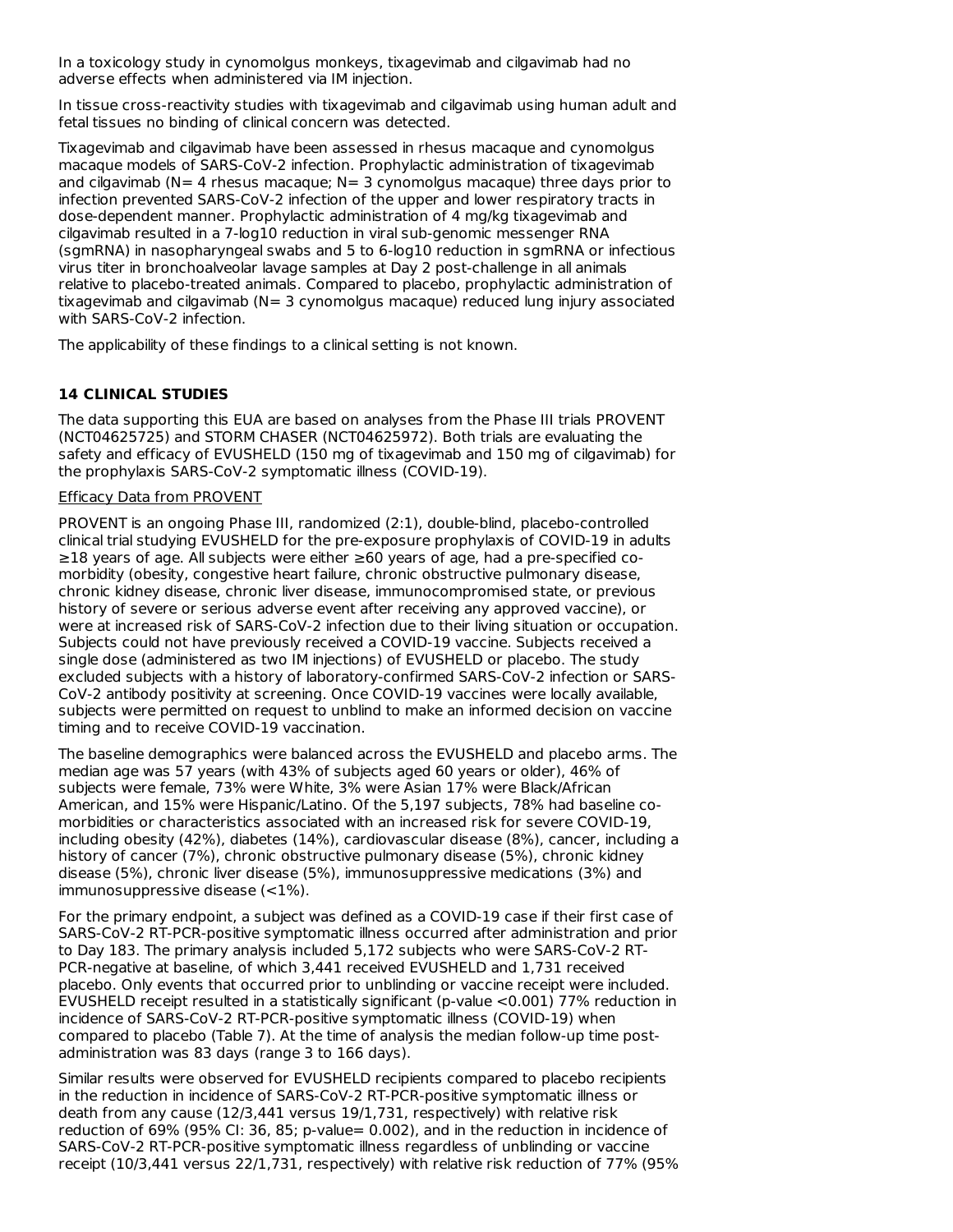|                       | $N^*$ | Number of<br>events, $n$ $(\%)$ | <b>Relative Risk</b><br>Reduction, % (95% CI) |
|-----------------------|-------|---------------------------------|-----------------------------------------------|
| EVUSHELD <sup>†</sup> | 3.441 | $8(0.2\%)$                      | 77% (46, 90)                                  |
| Placebo               | 1.731 | 17 (1.0%)                       |                                               |
| . .                   | .     |                                 |                                               |

### **Table 7 Incidence of Symptomatic COVID-19 in Adults (PROVENT)**

\*  $N =$  number of subjects in analysis;  $CI =$  Confidence Interval subjects were censored after receiving the vaccine or being unblinded to consider the vaccine,

whichever occurred earlier

† EVUSHELD dose (150 mg tixagevimab and 150 mg cilgavimab)

Among subjects who received EVUSHELD, there were no severe/critical COVID-19 events (defined as SARS-CoV-2 RT-PCR-positive symptomatic illness characterized by a minimum of either pneumonia [fever, cough, tachypnoea or dyspnea, and lung infiltrates] or hypoxemia [SpO $_2$  <90% in room air and/or severe respiratory distress] and a WHO Clinical Progression Scale score of 5 or higher) compared to one event (0.1%) among subjects who received placebo.

An additional data cut was conducted to provide post-hoc updated efficacy and safety analysis, the median follow-up was 6.5 months for subjects in both EVUSHELD and placebo arms. The relative risk reduction of SARS-CoV-2 RT-PCR-positive symptomatic illness was 83% (95% CI: 66, 91) with 11/3,441 (0.3%) events in the EVUSHELD arm and 31/1,731 (1.8%) events in the placebo arm, see Figure 1. These results are consistent with the duration of protection predicted by population PK modelling. Among subjects who received EVUSHELD there were no severe/critical COVID-19 events compared to five events among subjects who received placebo.

### **Figure 1 Kaplan Meier: Cumulative Incidence of Symptomatic COVID-19\* (PROVENT)**



\* Subjects who do not experience a primary endpoint event (and had not discontinued) are censored at Day 183. Subjects who were unblinded/vaccinated prior to an event are also censored at the earlier time of unblinding/vaccination.

### Efficacy Data from STORM CHASER

STORM CHASER is an ongoing Phase III randomized (2:1), double-blind, placebocontrolled clinical trial of EVUSHELD for the post-exposure prophylaxis of COVID-19 in adults ≥18 years of age. Subjects who had not previously received a COVID-19 vaccine were enrolled following potential exposure (within 8 days) to an identified individual with a laboratory-confirmed SARS-CoV-2 infection (symptomatic or asymptomatic). Subjects received a single dose (administered as two IM injections) of EVUSHELD or placebo. The study excluded subjects with a history of laboratory-confirmed SARS-CoV-2 infection or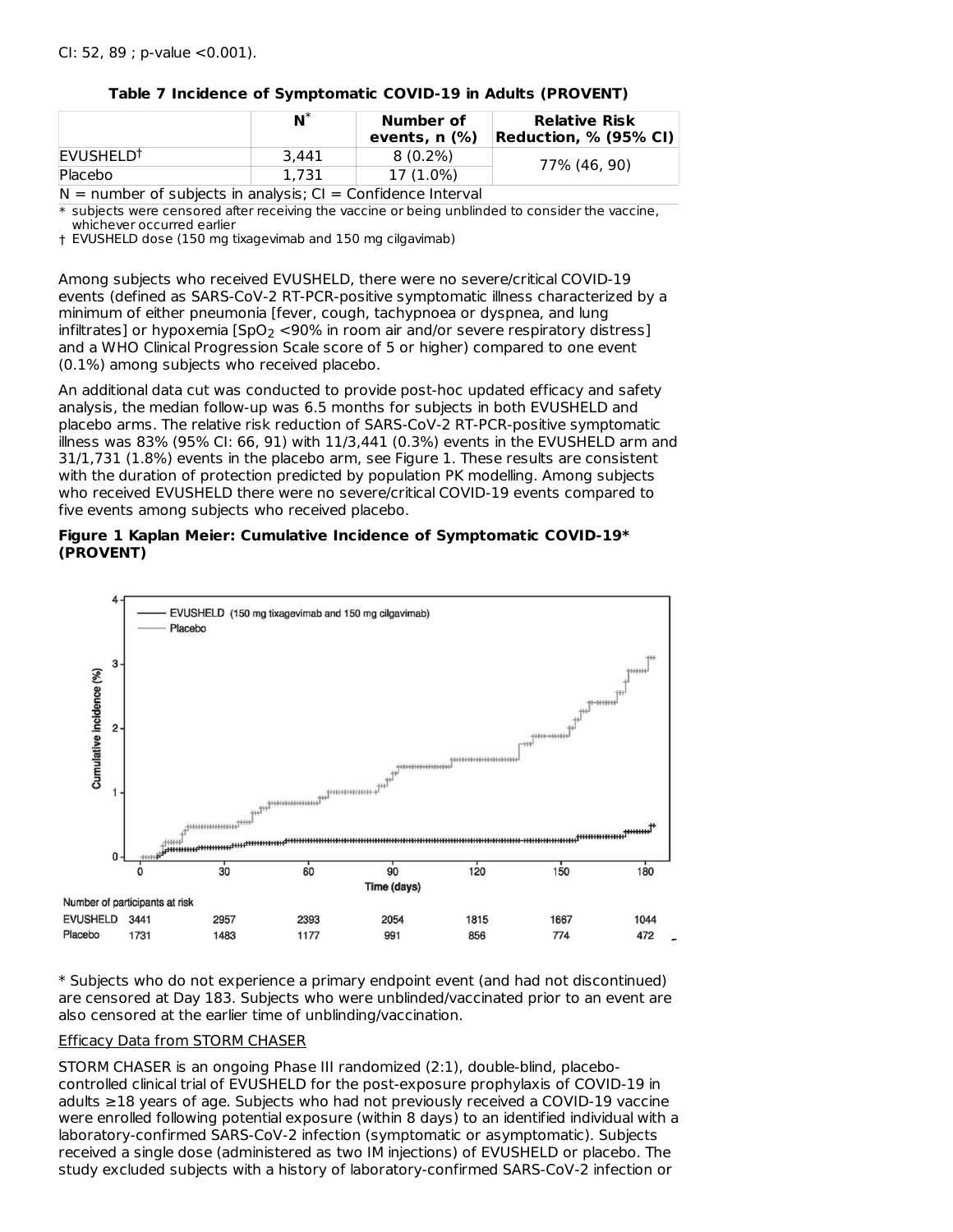SARS-CoV-2 antibody positivity at screening. Once COVID-19 vaccines were locally available, subjects were permitted on request to unblind to make an informed decision on vaccine timing and to receive COVID-19 vaccination.

Of the 1,121 subjects who were randomized and received EVUSHELD (N= 749) or placebo (N= 372), 48 subjects were positive for SARS-CoV-2 (RT-PCR analysis of nasopharyngeal swabs) at baseline.

The primary efficacy analysis, comparison of the incidence of a subject's first case of SARS-CoV 2 RT-PCR-positive symptomatic illness occurring post-dose and before Day 183, did not demonstrate a statistically significant effect for EVUSHELD versus placebo with 23 cases of symptomatic COVID-19 in the EVUSHELD arm (3.1%) and 17 cases in the placebo arm (4.6%) (relative risk reduction of 33%, 95% CI: -26, 65). At the time of analysis the median follow-up time post-administration was 49 days (range 5 to 115 days).

The study did not demonstrate benefit for EVUSHELD in preventing symptomatic COVID-19 in the first 30 days after randomization, leading to the limitation of use for post-exposure prophylaxis [see Emergency Use Authorization (1)]. However, there was a higher proportion of symptomatic COVID-19 cases among placebo recipients after Day 29 (see Figure 2 below, data from the post-hoc updated efficacy analysis with a median follow-up time of 6.5 months). EVUSHELD is not authorized for post-exposure prophylaxis of COVID-19 in individuals who have been exposed to someone infected with SARS-CoV-2.

### **Figure 2 Kaplan Meier: Cumulative Incidence of Symptomatic COVID-19\* (STORM CHASER)**



\* Subjects who do not experience a primary endpoint event (and had not discontinued) are censored at Day 183.

# **16 HOW SUPPLIED/STORAGE AND HANDLING**

### **How Supplied**

Each EVUSHELD co-packaged carton contains two vials (Table 8):

- 1 single-dose vial of tixagevimab injection as a sterile, preservative-free, clear to opalescent and colorless to slightly yellow solution.
- 1 single-dose vial of cilgavimab injection as a sterile, preservative-free, clear to opalescent and colorless to slightly yellow solution.

### **Table 8 EVUSHELD co-packaged carton contents**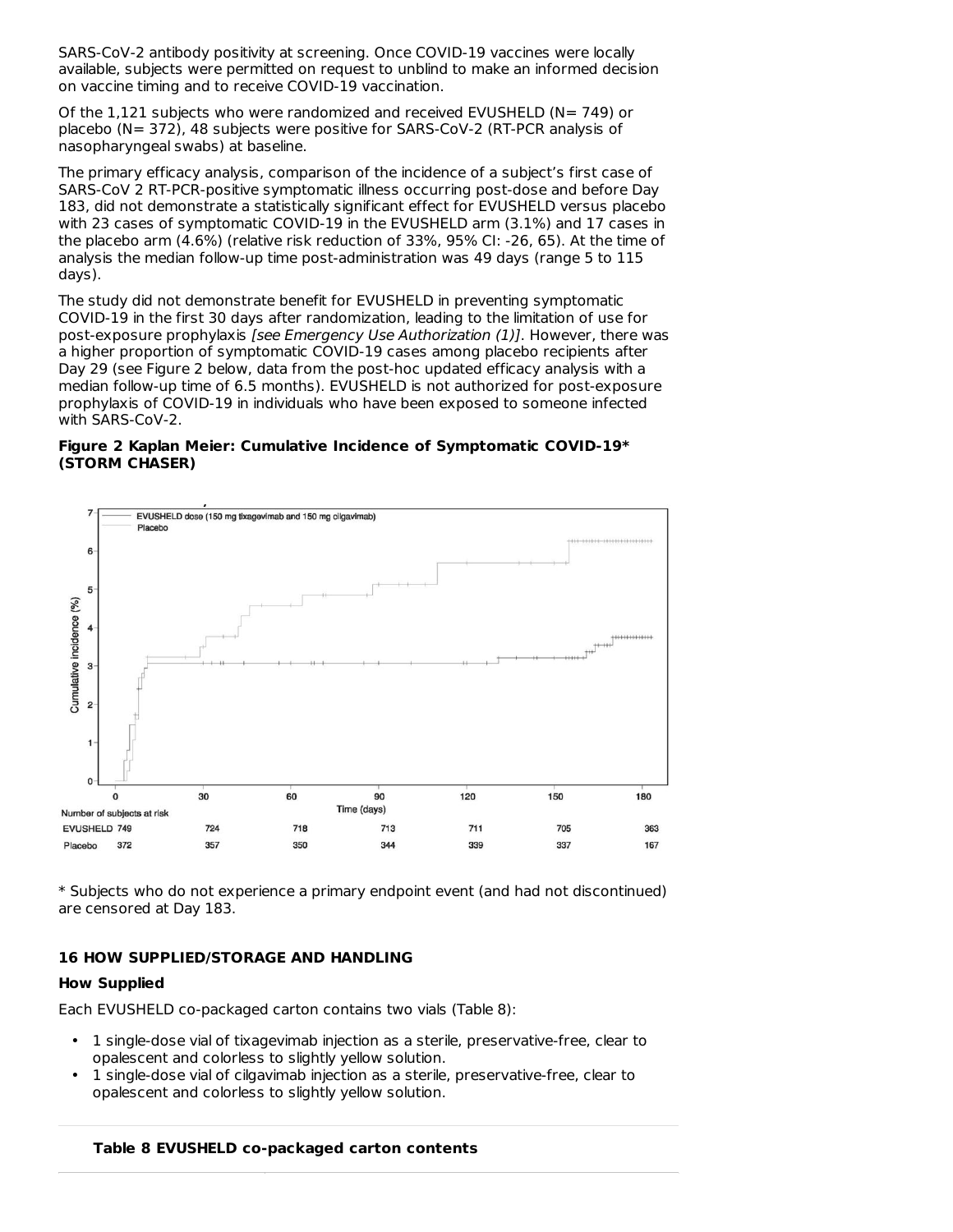|                    | <b>Components</b>                                                      |                  |  |
|--------------------|------------------------------------------------------------------------|------------------|--|
|                    | 1 vial of Tixagevimab<br>1 vial of Cilgavimab                          |                  |  |
| Carton             | $ 150 \text{ mg}/1.5 \text{ mL}$ (100 mg/mL) 150 mg/1.5 mL (100 mg/mL) |                  |  |
| (2 vials per pack) | (dark grey cap)                                                        | (white cap)      |  |
| NDC 0310-7442-02   | NDC 0310-8895-01                                                       | NDC 0310-1061-01 |  |

## **Storage and Handling**

Store unopened vials in a refrigerator at 2°C to 8°C (36°F to 46°F) in the original carton to protect from light. Discard any unused portion.

DO NOT FREEZE. DO NOT SHAKE.

# **17 PATIENT COUNSELING INFORMATION**

As a prescribing healthcare practitioner, you must communicate to the patient, parent and caregiver information consistent with the "FACT SHEET FOR PATIENTS, PARENTS OR CAREGIVERS" and provide them with a copy of this Fact Sheet prior to administration of EVUSHELD.

### **Dosing**

Inform individuals that they may need to receive additional doses of EVUSHELD for ongoing protection but that the optimal timing of redosing is unknown at this time *[see*] Dosage and Administration (2.1), and Clinical Pharmacology (12.3)].

### Cardiovascular Events

Inform individuals that a higher proportion of subjects who received EVUSHELD versus placebo reported cardiovascular serious adverse events (myocardial infarctions and heart failure). Advise individuals to seek immediate medical attention if they experience any signs or symptoms suggestive of a cardiovascular event [see Warnings and Precautions (5.3)].

For additional information, please visit the website or call the telephone number provided below.

To access the most recent EVUSHELD Fact Sheets, please scan the QR code provided below.

| Website                 | <b>Telephone number</b> |
|-------------------------|-------------------------|
| http://www.evusheld.com | 1-800-236-9933          |
|                         |                         |

### **18 MANUFACTURER INFORMATION**

**Distributed by**: AstraZeneca Pharmaceuticals LP, Wilmington, DE 19850

**Manufactured by**: Samsung Biologics, 300 Songdo bio-daero, Yeonsu-gu, Incheon 21987,

Republic of Korea



©AstraZeneca 2022. All rights reserved.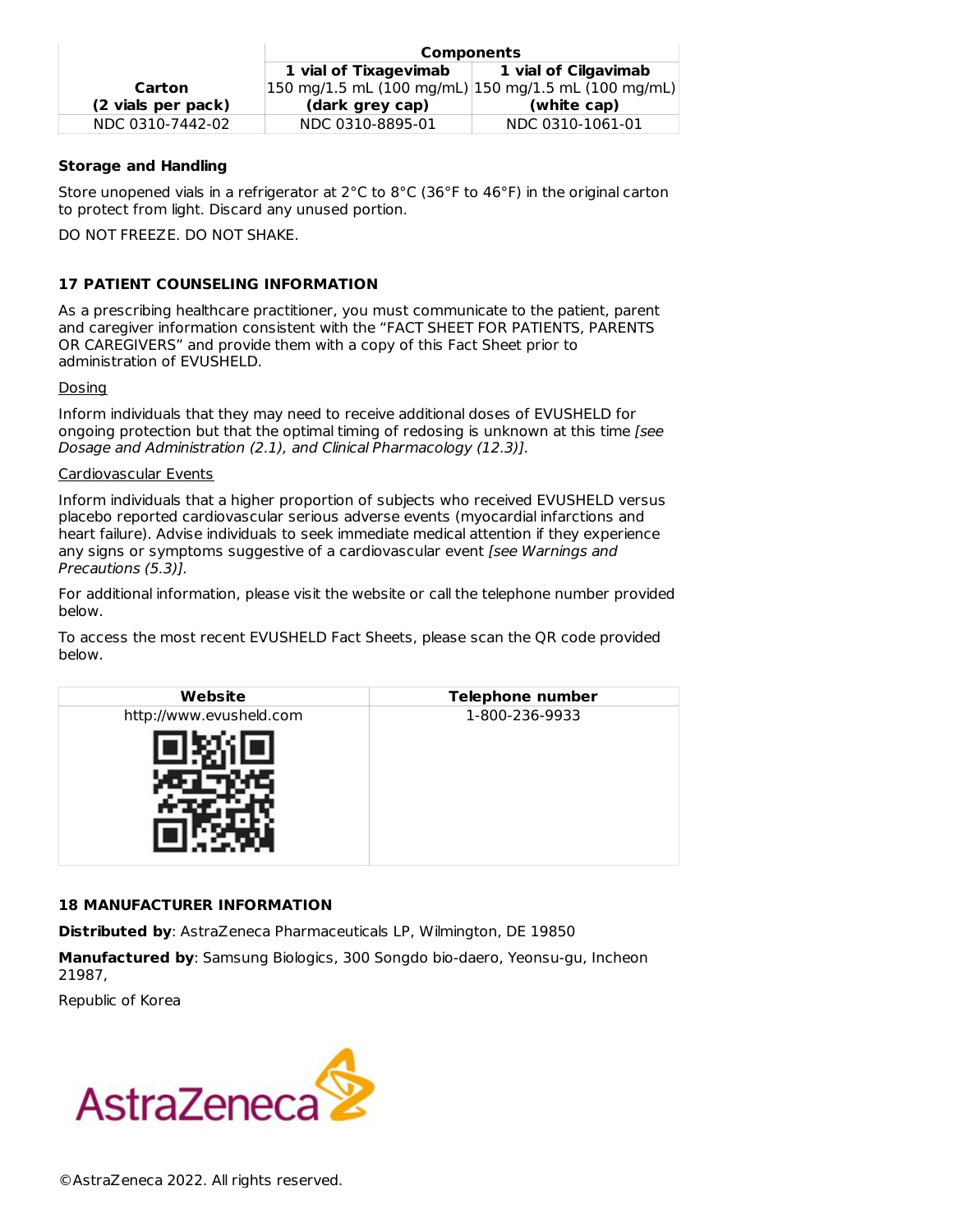### **Fact Sheet for Patients, Parents And Caregivers**

©AstraZeneca 2022. All rights reserved.

### **Emergency Use Authorization (EUA) of EVUSHELD™ (tixagevimab co-packaged with cilgavimab) for Coronavirus Disease 2019 (COVID-19)**

You are being given this Fact Sheet because your healthcare provider believes it is necessary to provide you with EVUSHELD (tixagevimab co-packaged with cilgavimab) for pre exposure-prophylaxis for prevention of coronavirus disease 2019 (COVID-19) caused by the SARS-CoV-2 virus.

This Fact Sheet contains information to help you understand the potential risks and potential benefits of taking EVUSHELD, which you have received or may receive.

The U.S. Food and Drug Administration (FDA) has issued an Emergency Use Authorization (EUA) to make EVUSHELD available during the COVID-19 pandemic (for more details about an EUA please see **"What is an Emergency Use Authorization?"** at the end of this document). EVUSHELD is not an FDA-approved medicine in the United States.

Read this Fact Sheet for information about EVUSHELD. Talk to your healthcare provider if you have any questions. It is your choice to receive or not receive EVUSHELD.

# **What is COVID-19?**

COVID-19 is caused by a virus called a coronavirus. You can get COVID-19 through close contact with another person who has the virus.

COVID-19 illnesses have ranged from very mild (including some with no reported symptoms) to severe, including illness resulting in death. While information so far suggests that most COVID-19 illness is mild, serious illness can happen and may cause some of your other medical conditions to become worse. Older people and people of all ages with severe, long-lasting (chronic) medical conditions like heart disease, lung disease, and diabetes, for example, seem to be at higher risk of being hospitalized for COVID-19.

# **What is EVUSHELD (tixagevimab co-packaged with cilgavimab)?**

EVUSHELD is an investigational medicine used in adults and adolescents (12 years of age and older who weigh at least 88 pounds [40 kg]) for pre-exposure prophylaxis for prevention of COVID-19 in persons who are:

- not currently infected with SARS-CoV-2 and who have not had recent known close contact with someone who is infected with SARS-CoV-2 **and**
	- ∘ Who have moderate to severe immune compromise due to a medical condition or have received immunosuppressive medicines or treatments **and** may not mount an adequate immune response to COVID-19 vaccination **or**
	- ∘ For whom vaccination with any available COVID-19 vaccine, according to the approved or authorized schedule, is not recommended due to a history of severe adverse reaction (such as severe allergic reaction) to a COVID-19 vaccine(s) or COVID-19 vaccine ingredient(s).

EVUSHELD is investigational because it is still being studied. There is limited information known about the safety and effectiveness of using EVUSHELD for pre-exposure prophylaxis for prevention of COVID-19. EVUSHELD is not authorized for post-exposure prophylaxis for prevention of COVID-19.

The FDA has authorized the emergency use of EVUSHELD for pre-exposure prophylaxis for prevention of COVID-19 under an Emergency Use Authorization (EUA).

# **What should I tell my healthcare provider before I receive EVUSHELD?**

# **Tell your healthcare provider if you:**

- Have any allergies
- Have low numbers of blood platelets (which help blood clotting), a bleeding disorder, or are taking anticoagulants (to prevent blood clots)
- Have had a heart attack or stroke, have other heart problems, or are at high-risk of cardiac (heart) events
- Are pregnant or plan to become pregnant
- Are breastfeeding a child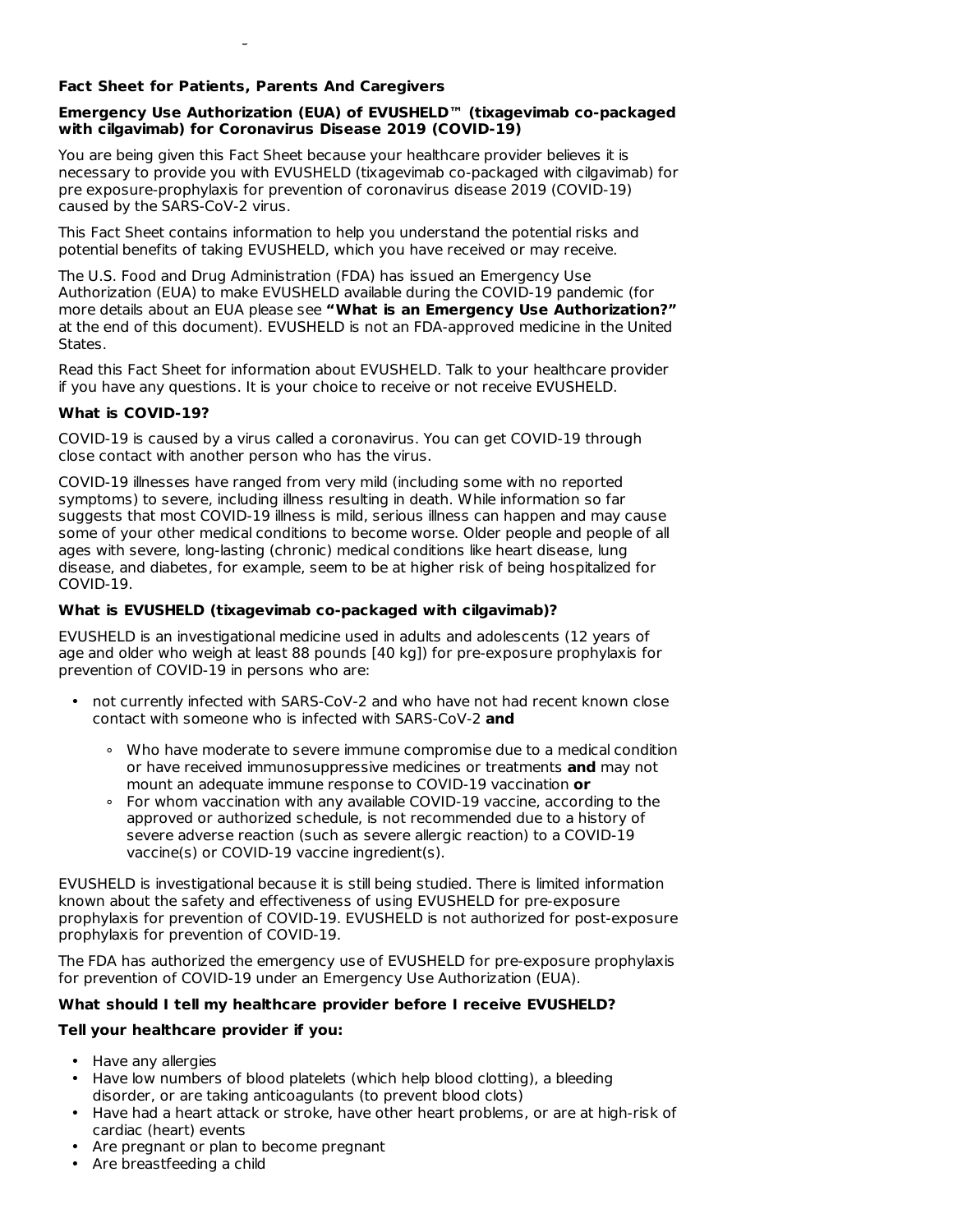- Have any serious illness
- Are taking any medications (prescription, over-the-counter, vitamins, or herbal products)

### **How will I receive EVUSHELD?**

- EVUSHELD consists of two investigational medicines, tixagevimab and cilgavimab.
- You will receive 1 dose of EVUSHELD, consisting of 2 separate injections (tixagevimab and cilgavimab).
- EVUSHELD will be given to you by your healthcare provider as 2 intramuscular injections, given one after the other.

You may need to receive additional doses of EVUSHELD for ongoing protection. Viruses can change over time (mutate) and develop into a slightly different form of the virus, called a variant. The duration that EVUSHELD will protect you from infection may change with certain variants. The best timing for you to receive additional doses of EVUSHELD, if needed, is not known right now, because this depends on which SARS-CoV-2 variants will be present in the future.

**Talk to your healthcare provider about receiving additional doses of EVUSHELD** for ongoing protection and for further instructions. You can keep up-to-date with the latest information by visiting http://www.evusheld.com or by scanning the QR code, below:



# **Who should generally not take EVUSHELD?**

Do not take EVUSHELD if you have had a severe allergic reaction to EVUSHELD or any ingredient in EVUSHELD.

# **What are the important possible side effects of EVUSHELD?**

Possible side effects of EVUSHELD are:

- **Allergic reactions**. Allergic reactions can happen during and after injection of EVUSHELD. Tell your healthcare provider right away if you get any of the following signs and symptoms of allergic reactions: fever, chills, nausea, headache, shortness of breath, low or high blood pressure, rapid or slow heart rate, chest discomfort or pain, weakness, confusion, feeling tired, wheezing, swelling of your lips, face, or throat, rash including hives, itching, muscle aches, dizziness and sweating. These reactions may be severe or life threatening.
- **Cardiac (heart) events**: Serious cardiac adverse events have happened, but were not common, in people who received EVUSHELD and also in people who did not receive EVUSHELD in the clinical trial studying pre-exposure prophylaxis for prevention of COVID-19. In people with risk factors for cardiac events (including a history of heart attack), more people who received EVUSHELD experienced serious cardiac events than people who did not receive EVUSHELD. It is not known if these events are related to EVUSHELD or underlying medical conditions. Contact your healthcare provider or get medical help right away if you get any symptoms of cardiac events, including pain, pressure, or discomfort in the chest, arms, neck, back, stomach or jaw, as well as shortness of breath, feeling tired or weak (fatigue), feeling sick (nausea), or swelling in your ankles or lower legs.

The side effects of getting any medicine by intramuscular injection may include pain, bruising of the skin, soreness, swelling, and possible bleeding or infection at the injection site.

These are not all the possible side effects of EVUSHELD. Not a lot of people have been given EVUSHELD. Serious and unexpected side effects may happen. EVUSHELD is still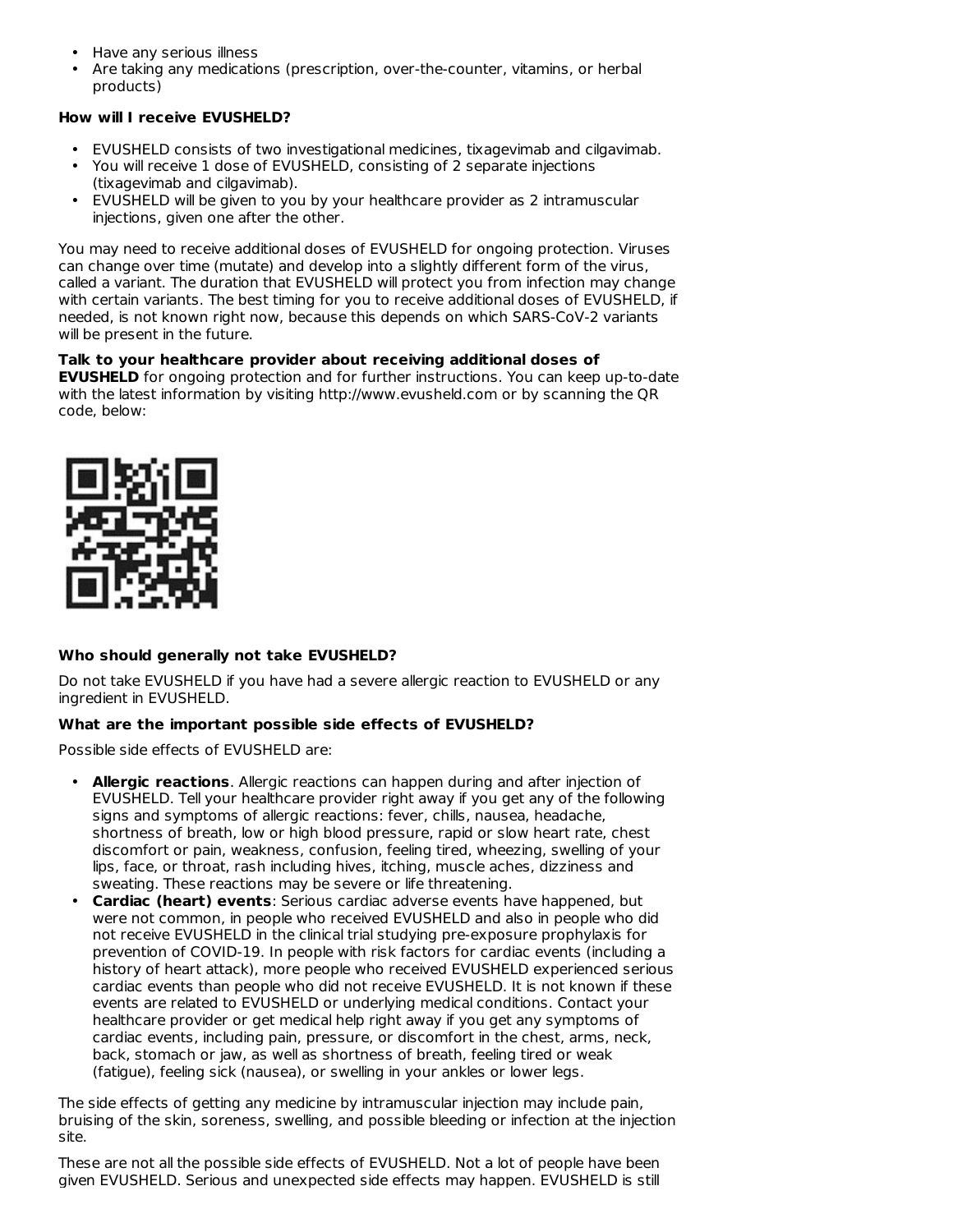given EVUSHELD. Serious and unexpected side effects may happen. EVUSHELD is still being studied so it is possible that all of the risks are not known at this time.

It is possible that EVUSHELD may reduce your body's immune response to a COVID-19 vaccine. If you have received a COVID-19 vaccine, you should wait to receive EVUSHELD until at least 2 weeks after COVID-19 vaccination.

### **What other prevention choices are there?**

Vaccines to prevent COVID-19 are approved or available under Emergency Use Authorization. Use of EVUSHELD does not replace vaccination against COVID-19. For more information about other medicines authorized for treatment or prevention of COVID-19 go to https://www.fda.gov/emergency-preparedness-and-response/mcmlegal-regulatory-and-policy-framework/emergency-use-authorization for more information.

It is your choice to receive or not receive EVUSHELD. Should you decide not to receive EVUSHELD, it will not change your standard medical care.

EVUSHELD is not authorized for post-exposure prophylaxis of COVID-19.

### **What if I am pregnant or breastfeeding?**

If you are pregnant or breastfeeding, discuss your options and specific situation with your healthcare provider.

### **How do I report side effects with EVUSHELD?**

Contact your healthcare provider if you have any side effects that bother you or do not go away. Report side effects to FDA MedWatch at www.fda.gov/medwatch or call 1-800- FDA-1088 or call AstraZeneca at 1-800-236-9933.

### **Additional Information**

If you have questions, visit the website or call the telephone number provided below.

To access the most recent EVUSHELD Fact Sheets, please scan the QR code provided below.

| Website                 | <b>Telephone number</b> |
|-------------------------|-------------------------|
| http://www.evusheld.com | 1-800-236-9933          |
|                         |                         |

### **How can I learn more about COVID-19?**

- Ask your healthcare provider.
- Visit https://www.cdc.gov/COVID19
- Contact your local or state public health department.

### **What is an Emergency Use Authorization?**

The United States FDA has made EVUSHELD (tixagevimab co-packaged with cilgavimab) available under an emergency access mechanism called an Emergency Use Authorization EUA. The EUA is supported by a Secretary of Health and Human Service (HHS) declaration that circumstances exist to justify the emergency use of drugs and biological products during the COVID-19 pandemic.

EVUSHELD for pre-exposure prophylaxis for prevention of coronavirus disease 2019 (COVID-19) caused by the SARS-CoV-2 virus has not undergone the same type of review as an FDA-approved product. In issuing an EUA under the COVID-19 public health emergency, the FDA has determined, among other things, that based on the total amount of scientific evidence available including data from adequate and well-controlled clinical trials, if available, it is reasonable to believe that the product may be effective for diagnosing, treating, or preventing COVID-19, or a serious or life-threatening disease or condition caused by COVID-19; that the known and potential benefits of the product, when used to diagnose, treat, or prevent such disease or condition, outweigh the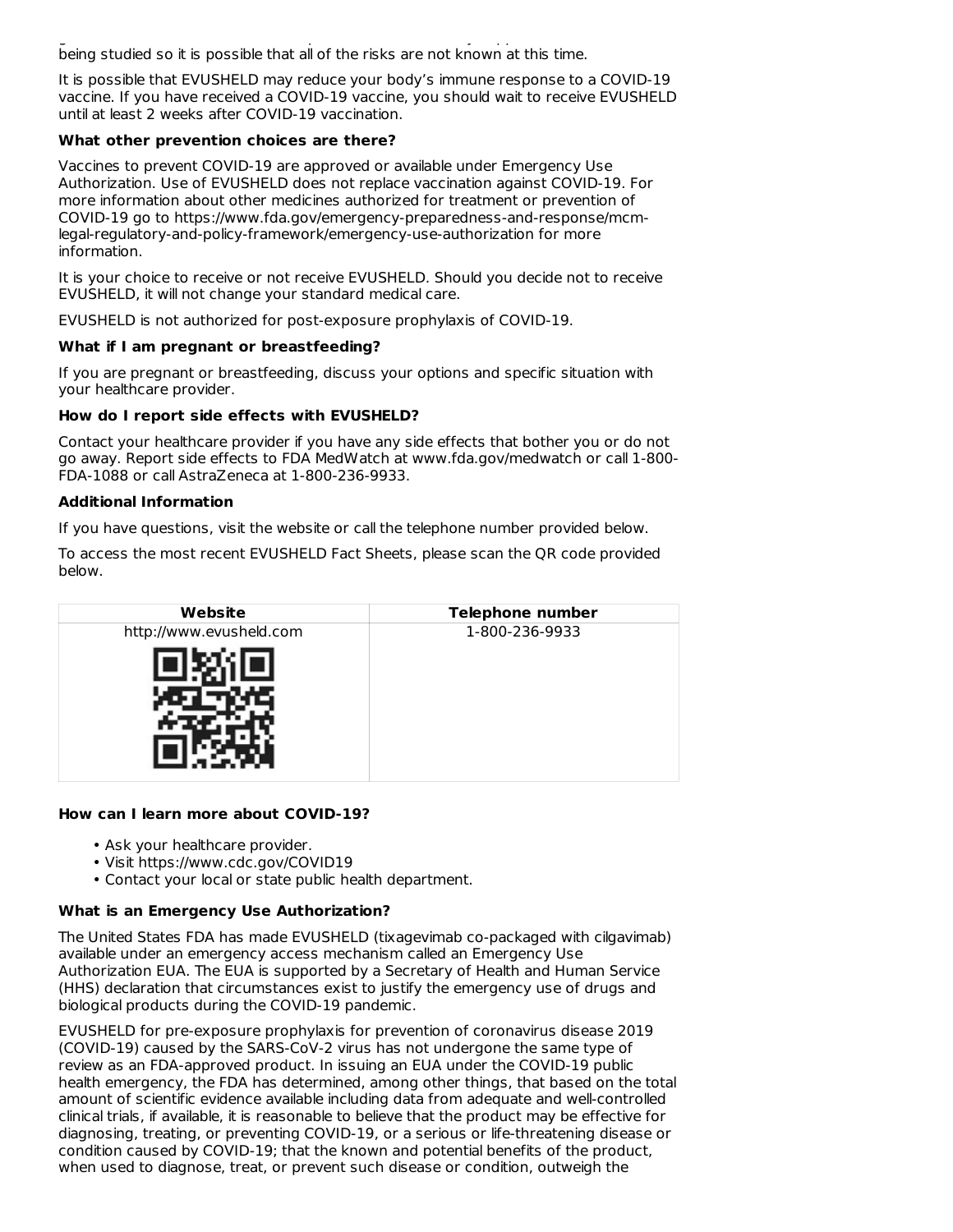known and potential risks of such product; and that there are no adequate, approved and available alternatives.

All of these criteria must be met to allow for the product to be used in the treatment of patients during the COVID-19 pandemic. The EUA for EVUSHELD is in effect for the duration of the COVID-19 declaration justifying emergency use of EVUSHELD, unless terminated or revoked (after which EVUSHELD may no longer be used under the EUA).



**Distributed by**: AstraZeneca Pharmaceuticals LP, Wilmington, DE 19850 **Manufactured by**: Samsung Biologics, 300 Songdo bio-daero, Yeonsu-gu, Incheon 21987, Republic of Korea ©AstraZeneca 2021. All rights reserved.

### **Package/Label Display Panel**

### **tixagevimab**

Injection

150 mg/1.5 mL

(100mg/mL)

### **For Intramuscular Use.**

1.5 mL single-dose vial.

### **MUST ADMINISTER**

### **WITH CILGAVIMAB**

### **Rx only**

NDC 0310-8895-01

Discard unused portion.

No preservative. Store at

2° to 8°C (36° to 46°F).

Do not freeze or shake.

Protect from light.

**For use under Emergency**

**Use Authorization (EUA)**

**AstraZeneca**

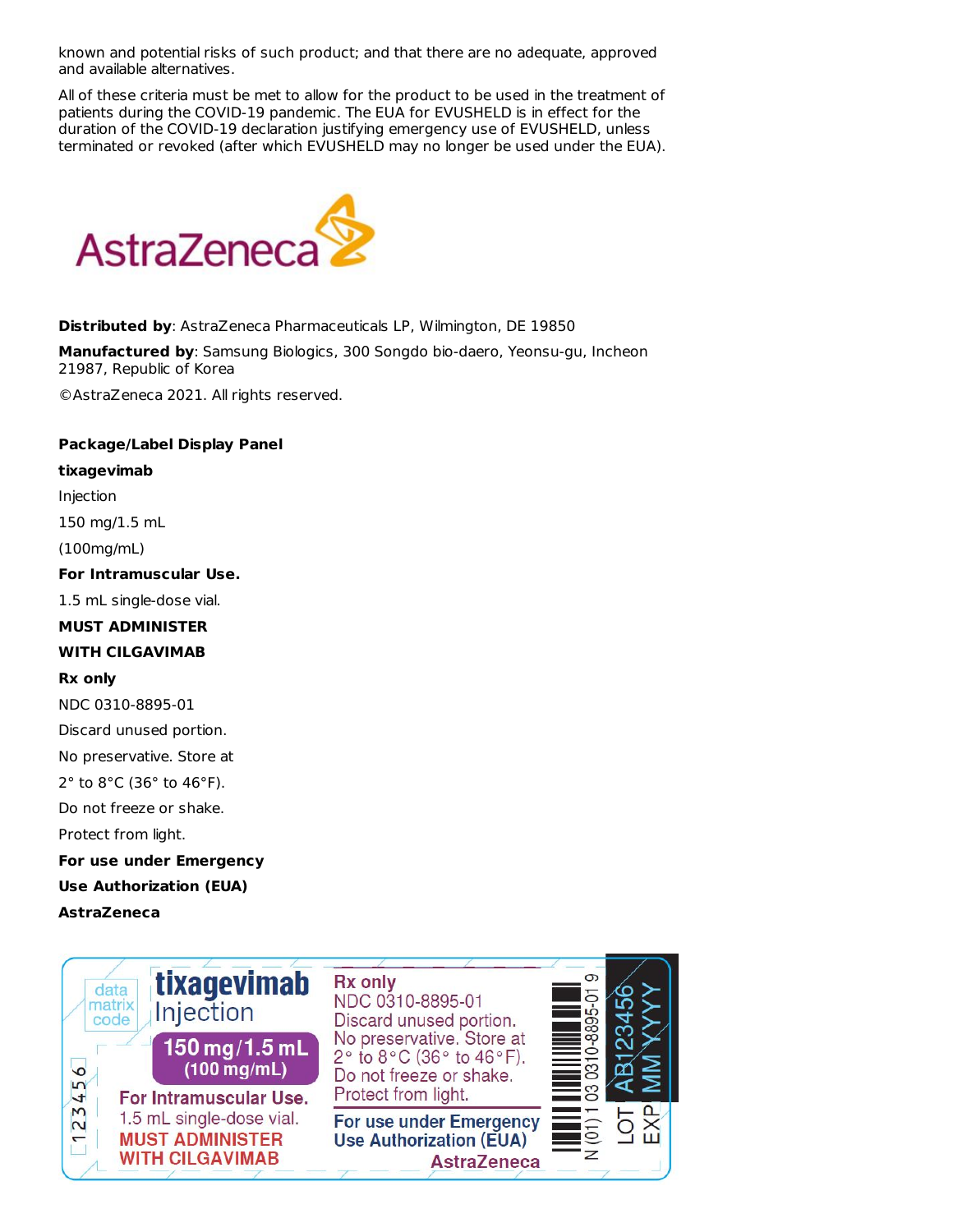# **Package/Label Display Panel**

## **cilgavimab**

Injection

150 mg/1.5 mL

(100mg/mL)

**For Intramuscular Use.**

1.5 mL single-dose vial.

### **MUST ADMINISTER**

## **WITH TIXAGEVIMAB**

### **Rx only**

NDC 0310-1061-01 Discard unused portion. No preservative. Store at 2° to 8°C (36° to 46°F). Do not freeze or shake. Protect from light. **For use under Emergency**

**Use Authorization (EUA)**

# **AstraZeneca**



# **Package/Label Display Panel**

NDC 0310-7442-02

# **EVUSHELD™**

(tixagevimab) Injection

150 mg/1.5 mL

(100mg/mL)

Co-packaged with

(cilgavimab) injection

150 mg/1.5 mL

(100mg/mL)

# **For use under Emergency Use Authorization (EUA)**

# **For Intramuscular Use**

Keep vials in original carton to protect from light.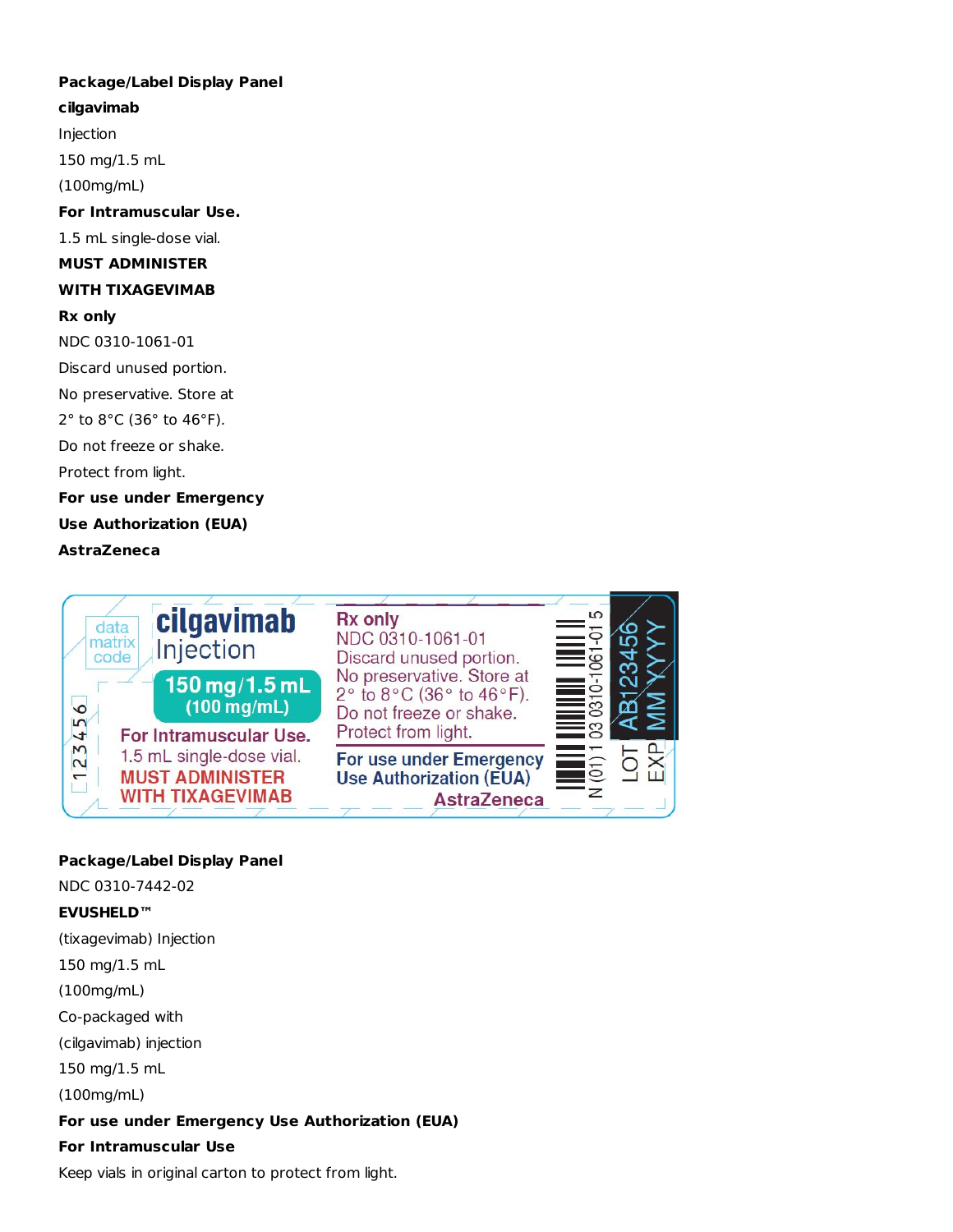**Discard unused portion.**

**Each carton contains two (2) vials: One 1.5 mL single-dose vial of tixagevimab One 1.5 mL single-dose vial of cilgavimab ATTENTION HEALTHCARE PROVIDER: EACH VIAL MUST BE ADMINISTERED SEPARATELY BY INTRAMUSCULAR INJECTION Refer to FDA-Authorized Fact Sheets for Dosage and Administration. Rx only AstraZeneca**



|                  | <b>EVUSHELD</b><br>azd7442 kit                           |                                             |                            |               |                                       |                                     |
|------------------|----------------------------------------------------------|---------------------------------------------|----------------------------|---------------|---------------------------------------|-------------------------------------|
|                  | <b>Product Information</b>                               |                                             |                            |               |                                       |                                     |
|                  | <b>Product Type</b>                                      | <b>VACCINE</b><br><b>Item Code (Source)</b> |                            | NDC:0310-7442 |                                       |                                     |
|                  |                                                          |                                             |                            |               |                                       |                                     |
| <b>Packaging</b> |                                                          |                                             |                            |               |                                       |                                     |
| #                | <b>Item Code</b>                                         |                                             | <b>Package Description</b> |               | <b>Marketing Start</b><br><b>Date</b> | <b>Marketing End</b><br><b>Date</b> |
|                  | NDC:0310-7442- 1 in 1 PACKAGE; Type 0: Not a Combination |                                             |                            |               |                                       |                                     |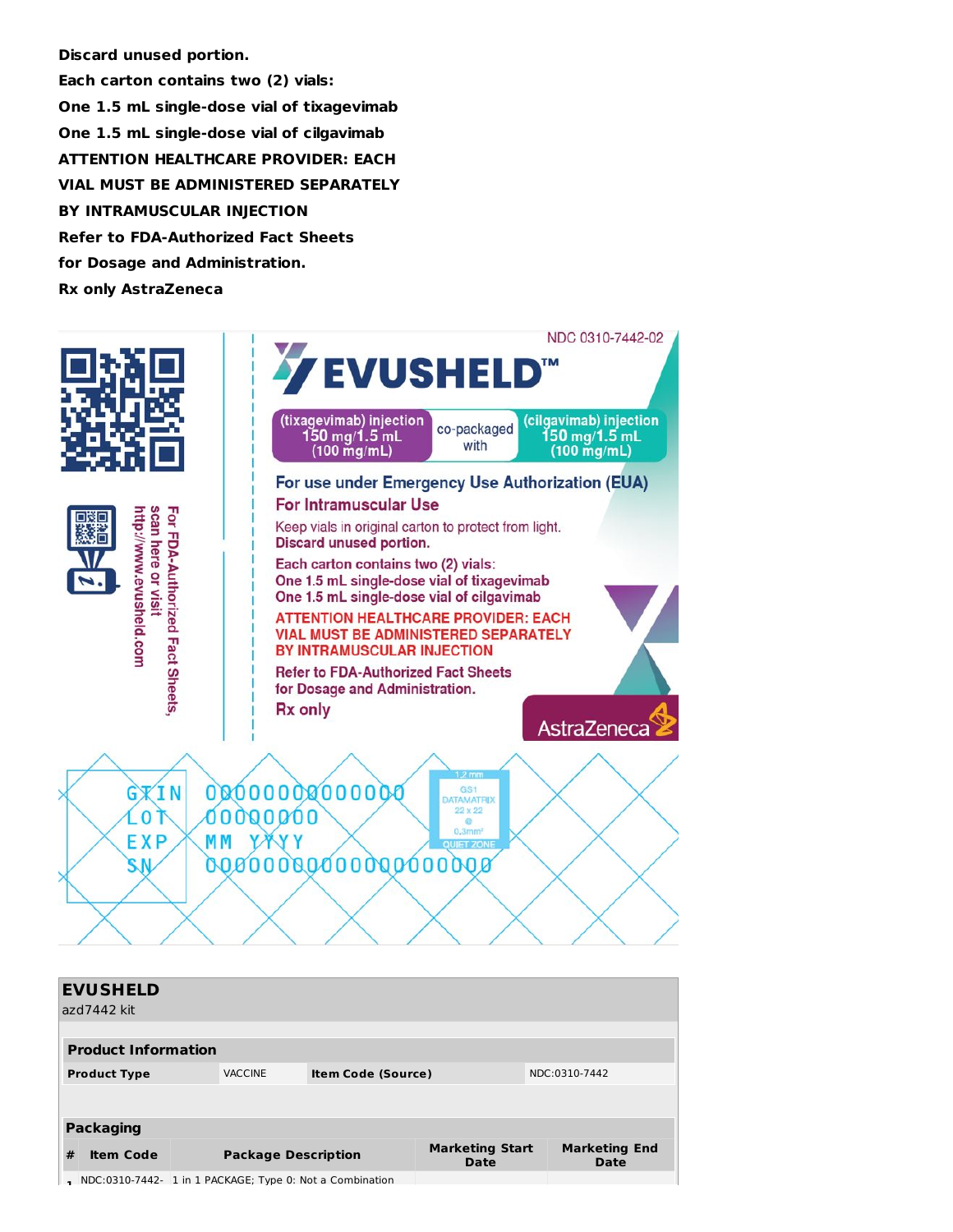| $-102$                                                       | Product                 |                                                                                               |          |                                                |                                        |
|--------------------------------------------------------------|-------------------------|-----------------------------------------------------------------------------------------------|----------|------------------------------------------------|----------------------------------------|
| <b>Quantity of Parts</b>                                     |                         |                                                                                               |          |                                                |                                        |
| Part #                                                       | <b>Package Quantity</b> |                                                                                               |          | <b>Total Product Quantity</b>                  |                                        |
| 1 VIAL<br>Part 1                                             |                         |                                                                                               | $1.0$ mL |                                                |                                        |
| 1 VIAL<br>Part 2                                             |                         |                                                                                               | $1.0$ mL |                                                |                                        |
|                                                              |                         |                                                                                               |          |                                                |                                        |
| Part 1 of 2                                                  |                         |                                                                                               |          |                                                |                                        |
| AZD1061<br>azd1061 injection, solution                       |                         |                                                                                               |          |                                                |                                        |
|                                                              |                         |                                                                                               |          |                                                |                                        |
| <b>Product Information</b>                                   |                         |                                                                                               |          |                                                |                                        |
| <b>Item Code (Source)</b>                                    |                         | NDC:0310-1061                                                                                 |          |                                                |                                        |
| <b>Route of Administration</b>                               |                         | INTRAVENOUS, INTRAMUSCULAR                                                                    |          |                                                |                                        |
|                                                              |                         |                                                                                               |          |                                                |                                        |
| <b>Active Ingredient/Active Moiety</b>                       |                         |                                                                                               |          |                                                |                                        |
|                                                              |                         | <b>Ingredient Name</b>                                                                        |          | <b>Basis of Strength</b>                       | <b>Strength</b>                        |
|                                                              |                         | CILGAVIMAB (UNII: 1KUR4BN70F) (CILGAVIMAB - UNII:1KUR4BN70F)                                  |          | <b>CILGAVIMAB</b>                              | 150 mg in 1.5 mL                       |
|                                                              |                         |                                                                                               |          |                                                |                                        |
| <b>Inactive Ingredients</b>                                  |                         |                                                                                               |          |                                                |                                        |
|                                                              |                         | <b>Ingredient Name</b>                                                                        |          |                                                | <b>Strength</b>                        |
| <b>HISTIDINE</b> (UNII: 4QD397987E)                          |                         |                                                                                               |          |                                                | 2.4 mg in 1.5 mL                       |
| <b>SUCROSE</b> (UNII: C151H8M554)                            |                         | <b>HISTIDINE MONOHYDROCHLORIDE MONOHYDRATE (UNII: X573657P6P)</b>                             |          |                                                | 3.0 mg in 1.5 mL<br>123.2 mg in 1.5 mL |
| POLYSORBATE 80 (UNII: 60ZP39ZG8H)                            |                         |                                                                                               |          |                                                | 0.6 mg in 1.5 mL                       |
| <b>WATER (UNII: 059QF0KO0R)</b>                              |                         |                                                                                               |          |                                                | 1312 mg in 1.5 mL                      |
|                                                              |                         |                                                                                               |          |                                                |                                        |
| <b>Packaging</b>                                             |                         |                                                                                               |          |                                                |                                        |
| <b>Item Code</b><br>#                                        |                         | <b>Package Description</b>                                                                    |          | <b>Marketing Start</b><br>Date                 | <b>Marketing End</b><br>Date           |
| 1<br>01                                                      | Product                 | NDC:0310-1061- 1.5 mL in 1 VIAL; Type 0: Not a Combination                                    |          |                                                |                                        |
| <b>Marketing Information</b>                                 |                         |                                                                                               |          |                                                |                                        |
| <b>Marketing Category</b>                                    |                         | <b>Application Number or Monograph</b><br>Citation                                            |          | <b>Marketing Start</b><br>Date                 | <b>Marketing End</b><br>Date           |
| <b>Emergency Use</b><br>Authorization                        |                         |                                                                                               |          | 12/08/2021                                     |                                        |
|                                                              |                         |                                                                                               |          |                                                |                                        |
| Part 2 of 2                                                  |                         |                                                                                               |          |                                                |                                        |
| AZD8895<br>azd8895 injection, solution                       |                         |                                                                                               |          |                                                |                                        |
|                                                              |                         |                                                                                               |          |                                                |                                        |
| <b>Product Information</b>                                   |                         |                                                                                               |          |                                                |                                        |
| Item Code (Source)                                           |                         | NDC:0310-8895                                                                                 |          |                                                |                                        |
| <b>Route of Administration</b><br>INTRAVENOUS, INTRAMUSCULAR |                         |                                                                                               |          |                                                |                                        |
|                                                              |                         |                                                                                               |          |                                                |                                        |
|                                                              |                         |                                                                                               |          |                                                |                                        |
| <b>Active Ingredient/Active Moiety</b>                       |                         |                                                                                               |          |                                                |                                        |
|                                                              |                         |                                                                                               |          |                                                |                                        |
|                                                              |                         | <b>Ingredient Name</b><br>TIXAGEVIMAB (UNII: F0LZ 415Z 3B) (TIXAGEVIMAB - UNII: F0LZ 415Z 3B) |          | <b>Basis of Strength</b><br><b>TIXAGEVIMAB</b> | <b>Strength</b><br>150 mg in 1.5 mL    |